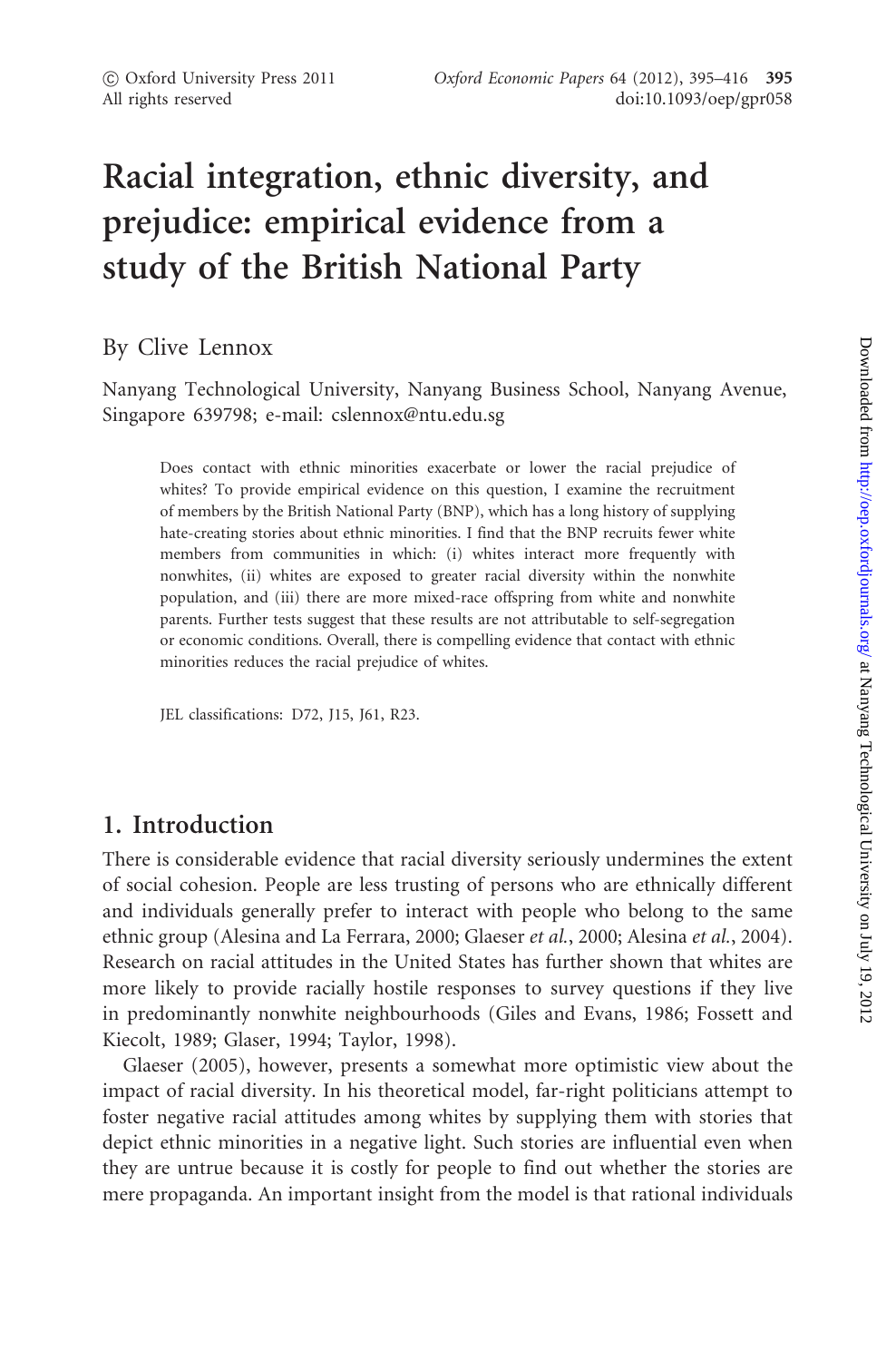are more receptive to hostile messages when they are less well informed about minority out-groups and thus do not know the truth. According to [Glaeser](#page-20-0) [\(2005\)](#page-20-0), racial integration and ethnic mixing could deter the spread of hatred because it helps to ensure that people are correctly informed. According to this positive view, the whites who live in racially diverse neighbourhoods should be better informed about their nonwhite neighbours and therefore more likely to reject the hatred purveyed by far-right politicians.

The British National Party (BNP) is the major far-right political party in Britain and its history is littered with numerous hate-creating messages about ethnic minorities. In 2008, the party's database of members was briefly leaked onto the internet by a senior official following an internal spat. Subsequently the BNP leader confirmed to the media that the database was genuine and that it contained the addresses of all party members. Using this previously hidden information, I explore whether whites are more likely to belong to the BNP when they live in neighbourhoods that are exposed to less ethnic diversity. My analysis focuses exclusively on the propensity of white people to join the BNP because the party's constitution at the time of the leak prohibited the recruitment of nonwhite members. Given the arguments in [Glaeser \(2005\),](#page-20-0) I expect that whites are more likely to sign up to the party when they have less social contact with heterogeneous ethnic groups because, in this situation, whites are less well informed and so they are more likely to accept the BNP's hate-creating stories.

The results from three sets of tests all point towards whites signing up to the party when they are less well informed about nonwhites. First, the rate of BNP membership within the white population is significantly higher in areas where there are fewer nonwhite inhabitants per hectare. Consistent with the racial integration hypothesis, this suggests that whites are more likely to belong to the party if they do not regularly come into contact with nonwhites. An alternative interpretation of this result is that racially intolerant whites are averse to living in areas that are heavily populated by nonwhites, while racially tolerant whites are more willing to live in enclaves that are predominantly nonwhite. A supplementary test, however, fails to support this alternative explanation based upon self-segregation. Specifically, the rates of BNP membership are not higher in neighbourhoods that are whiter than their surrounding districts. This runs counter to the argument that BNP members self-segregate into areas that are predominantly white.

Second, I test whether the degree of ethnic diversity within the nonwhite population affects the rate at which whites belong to the BNP. For example, there would be less diversity within a given area if all the nonwhite inhabitants are Asian. The whites living in such an area would have less opportunity to interact with and become informed about Blacks. Likewise, if all of the nonwhites are Black, the whites are denied the prospect of mixing with Asians. Given [Glaeser's \(2005\)](#page-20-0) arguments about the informational benefits of racial diversity, I expect that whites are less inclined to belong to the party if they come into contact with several foreign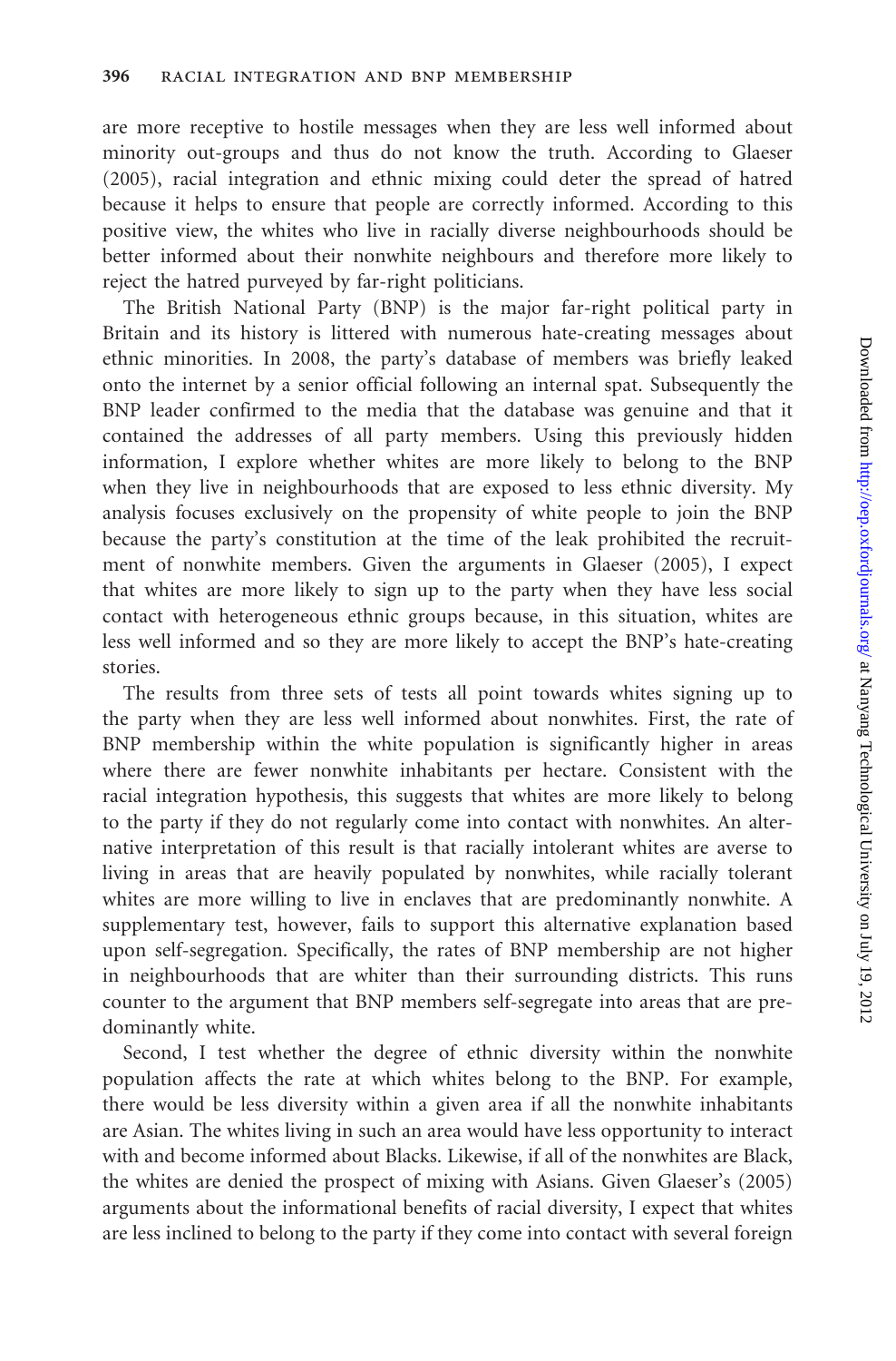cultures rather than just one.<sup>1</sup> Consistent with this argument, I find that racial diversity within the nonwhite population is strongly and negatively associated with the propensity of whites to belong to the BNP.

The third main finding that provides support for the positive view of racial integration is that whites are less likely to be members of the party if they live among more nonwhites who are of mixed-race. The presence of mixed-race people within a community naturally requires the existence of sexual relations between white and nonwhite parents and is therefore a fairly direct indicator of inter-racial contact. My finding that this type of contact is negatively associated with white membership of the BNP further suggests that racial integration helps to reduce the extent of intolerance.

It is important to rule out two alternative explanations for this third finding. First, there is a reverse causality issue because white BNP members are unlikely to mate with nonwhites and therefore areas with high BNP membership would naturally tend to produce fewer mixed-race offspring. I demonstrate that this problem of 'missing' mixed-race children arising from the preference of BNP members to have white mates does not explain the results. A second alternative explanation is that racial hatred depends on the darkness of skin colour rather than the extent of mixing between whites and nonwhites. It could be that whites are less racially prejudiced against nonwhites whose skins are lighter and this could explain why whites are less likely to belong to the BNP when they live among nonwhites who are mostly mixed-race. Additional findings, however, fail to support this alternative interpretation. In particular, blacks have the darkest skin colour of the different nonwhite groups but I do not find that whites are significantly more likely to belong to the BNP when they live in areas where the nonwhite population is mostly black. Therefore, the attitudes of whites towards the skin colours of different nonwhite groups does not explain why BNP membership rates are abnormally low in areas where there are more mixed-race people.

To my knowledge, this is the first study to examine why people belong to a party that emits hate-creating stories about ethnic minorities. Some studies attempt to gauge the extent of racial prejudice by relying on respondents' answers to survey questions (e.g., [Dustman and Preston, 2001](#page-20-0)). However, there is good reason to be sceptical about the survey data because there is often a big difference between how people say they behave and how they actually behave. Survey data are especially unreliable when it is costless for the respondent to be untruthful and when the questions involve stigmatizing behaviour such as racial prejudice. Instead of relying on survey information, this study utilizes data on individuals' decisions to belong to a racially-prejudiced political party. The leaking of the membership database was

<sup>..........................................................................................................................................................................</sup>

<sup>&</sup>lt;sup>1</sup>The Ouseley report—commissioned following racial rioting in England during the summer of 2001—concluded that greater racial integration was needed in order to increase interconnectedness and promote tolerance. The report cited the area of Barkerend as a role model as it is a culturally diverse location with Bangladeshi, Indian, Pakistani, African-Caribbean, and white European families living together.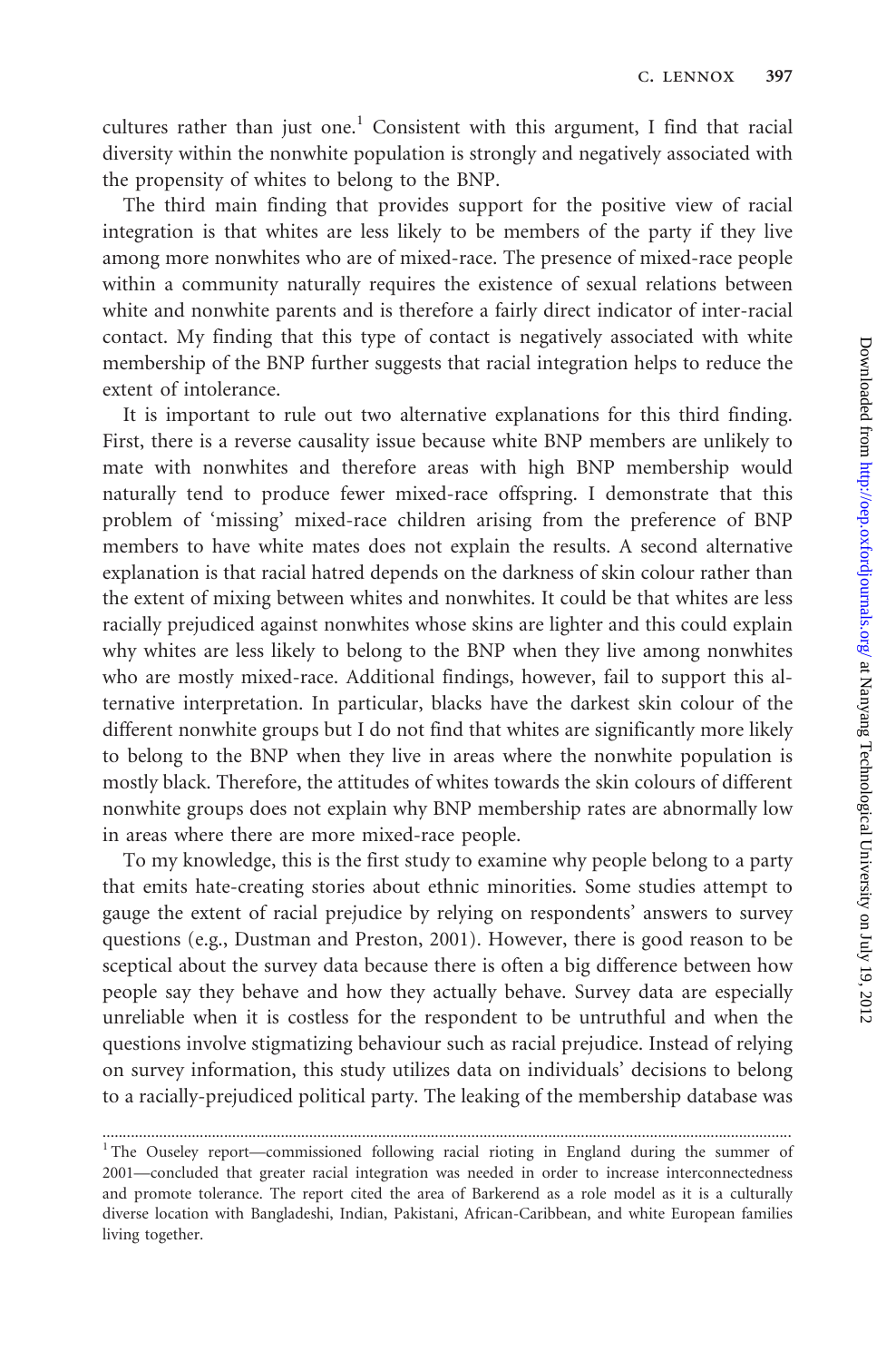completely unexpected and so this provides an ideal opportunity to investigate behaviour that would normally be hidden.

Some studies measure the support for far-right parties using voting data (e.g., [Whiteley, 1979](#page-21-0)). In contrast, this study focuses on party membership for three reasons. First, there would be a severe censorship problem with analysing the voting data because the BNP contests only a handful of selected constituencies. Political parties in Britain are required to pay a deposit on behalf of each candidate and the deposit is refunded only if the candidate polls at least 5% of the vote. Consequently, small parties like the BNP do not field candidates in the majority of communities where there is a negligible chance of retaining the deposit. This censorship problem does not affect my analysis because the membership database covers the entire country rather than a small number of contested constituencies.

Second, some people vote for radical right-wing parties as an expression of their dissatisfaction with mainstream politics (e.g., [Mayer and Perrineau, 1992\)](#page-20-0). Whereas electoral results can be affected by such floating protest voters, the national database reveals where there is deeply-held support for the party.

Finally, a study of the party's membership provides insights that cannot be observed from the voting data. Small niche parties have incentives to moderate their policies in order to become more appealing to the electorate but such moderation can provoke bitter internal divisions. Thus, a small political party can pay a heavy price for policy changes that bring it more votes. Consistent with this perspective, the political science literature finds that small niche parties emphasize political ideology rather than the number of votes (e.g., [Kitschelt, 1994\)](#page-20-0). Because their policies are largely driven by the ideological preferences of party members, these small parties are much less likely to change their policies in response to voter opinion than are the mainstream parties ([Adams](#page-19-0) *et al.*, 2006). Keeping party members happy is particularly important for the BNP because the radical right in Britain has a long history of internecine fighting and fragmentation [\(Sykes, 2005;](#page-21-0) [Copsey, 2008\)](#page-20-0). Given that the BNP's policies are influenced more by its members than by the electorate, it is important to investigate why people sign up to the party.<sup>2</sup> Moreover, there is evidence linking the party's activities within a community to racially motivated attacks against ethnic minorities (next section) so it is important to understand the factors that drive whites to sign up to the party.

The remainder of the paper is as follows. Section 2 provides a brief history of the BNP and reviews the related academic literature. Section 3 discusses the variables that are expected to explain party membership. Section 4 describes the data including an explanation of how the party's national database is matched with census records. Section 5 reports the main results and Section 6 concludes.

<sup>..........................................................................................................................................................................</sup>

<sup>&</sup>lt;sup>2</sup> The BNP's emphasis on ideology is illustrated by the following comment from its founder, John Tyndall: 'I do not believe that the survival of the white man will be found through the crest of political respectability because I believe that respectability today means one thing, it means your preparedness to be a lackey of the establishment ...I don't want respectability if that is what respectability means, preparedness to surrender my own race, to hell with respectability if that is what it is' ([Copsey,](#page-20-0) [2008,](#page-20-0) p.20).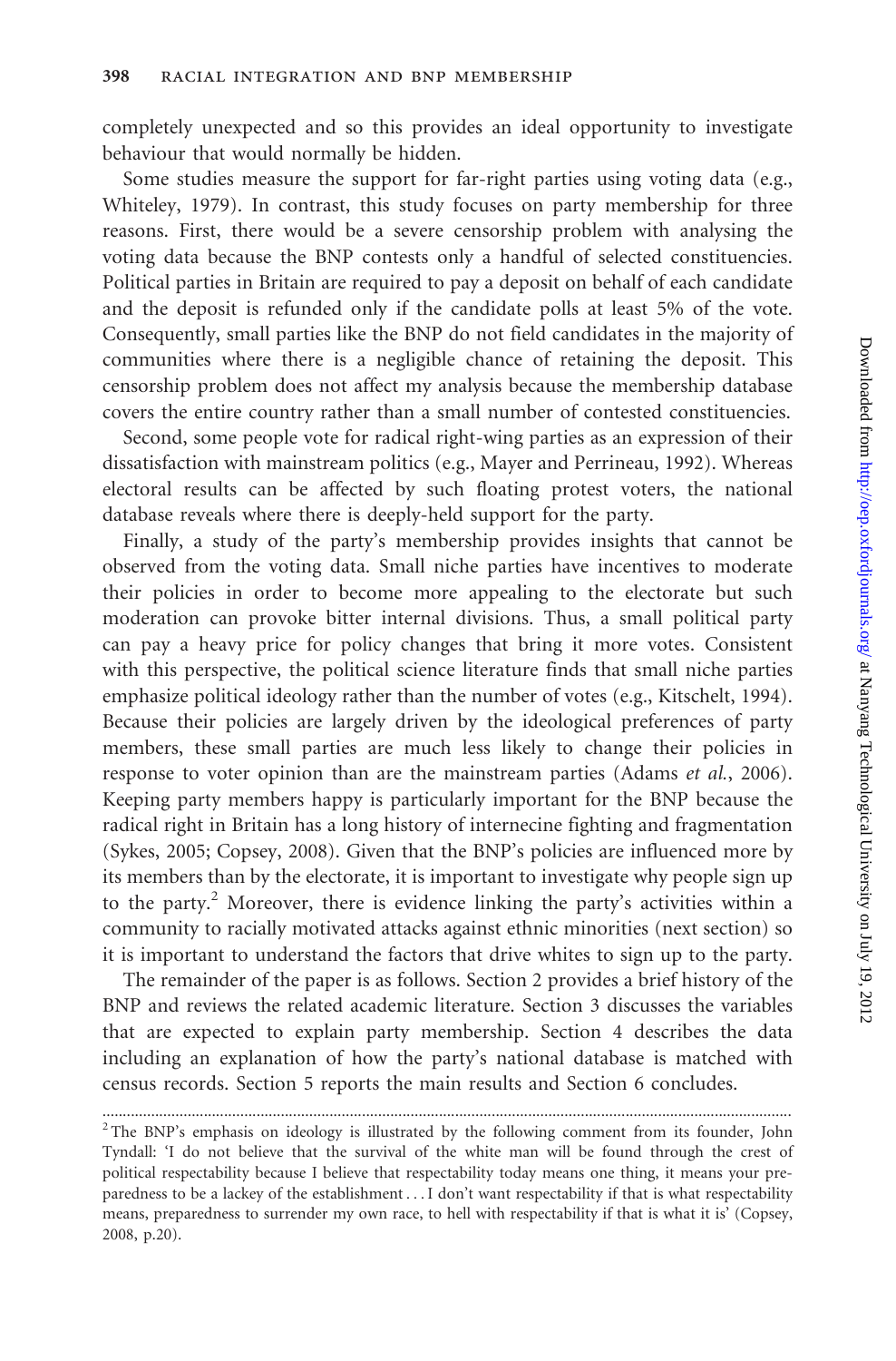# 2. The politics of racial hatred

## 2.1 The BNP

The BNP has a long history of issuing inflammatory comments and misleading statements about ethnic minorities, all of which help to foment racial hatred. The party was founded in 1982 by John Tyndall, who had previously been involved in the British far-right movement for many years. On the anniversary of Hitler's birthday (20 April 1962), Tyndall had formed a neo-Nazi action group called the National Socialist Movement (NSM). At its inaugural rally Tyndall declared: 'in our democratic society the Jew is like a poisonous maggot feeding off a body in an advanced state of decay' ([Sykes, 2005](#page-21-0), p.100). This comment resulted in a short prison term for insulting words likely to cause a breach of the peace. The media also published photographs of Tyndall and his co-conspirators wearing Nazi uniforms.

During another imprisonment in 1966 for illegal possession of firearms, Tyndall wrote the 'Six Principles of Nationalism' in which he changed direction by appealing for unity among the far-right in order to achieve democratic success at the ballot box. In the following year, the National Front (NF) emerged from a coalition of extreme-right groups and quickly became the largest far-right political party in Britain. Tyndall became leader of the NF in 1972 and was very active in publishing stories that portrayed negative stereotypical images of nonwhites. For example, his newspaper falsely claimed that blacks have smaller brains [\(Copsey, 2008](#page-20-0)).

Tyndall resigned from the NF in 1979 following a series of poor electoral results but three years later he formed a rival political organization, the British National Party. The BNP's objectives were identical to those articulated by the NF, with both parties supporting the compulsory repatriation of nonwhites:

... immigration into Britain by non-Europeans ...should be terminated forthwith, and we should organize a massive programme of repatriation and resettlement overseas of those peoples of non-European origin already resident in this country. (Principles and Policies of the British National Party, 1982)

Mixed-race individuals are viewed by the party as being nonwhite and so would also be subject to this policy of repatriation, even if they were born in Britain [\(Copsey, 2008](#page-20-0)).

Tyndall instituted a sound organizational structure for the BNP with a regional network of branches, a party headquarters, regular publications, and a major program of activities. However, the BNP and NF were competing for the same far right vote and each party performed poorly in the national elections of 1983. Afterwards, the NF party changed ideological direction by becoming radically opposed to capitalism, a departure that caused some NF supporters to defect to the BNP. Tyndall instead maintained unity within the BNP by focusing on the issue of race. He observed:

... the more ideological baggage the movement carries, the more there is to disagree, argue and fight over... A few very basic principles rooted in the primacy of Race and Nationality are sufficient; more than these are superfluous. ([Copsey, 2008](#page-20-0), p.35)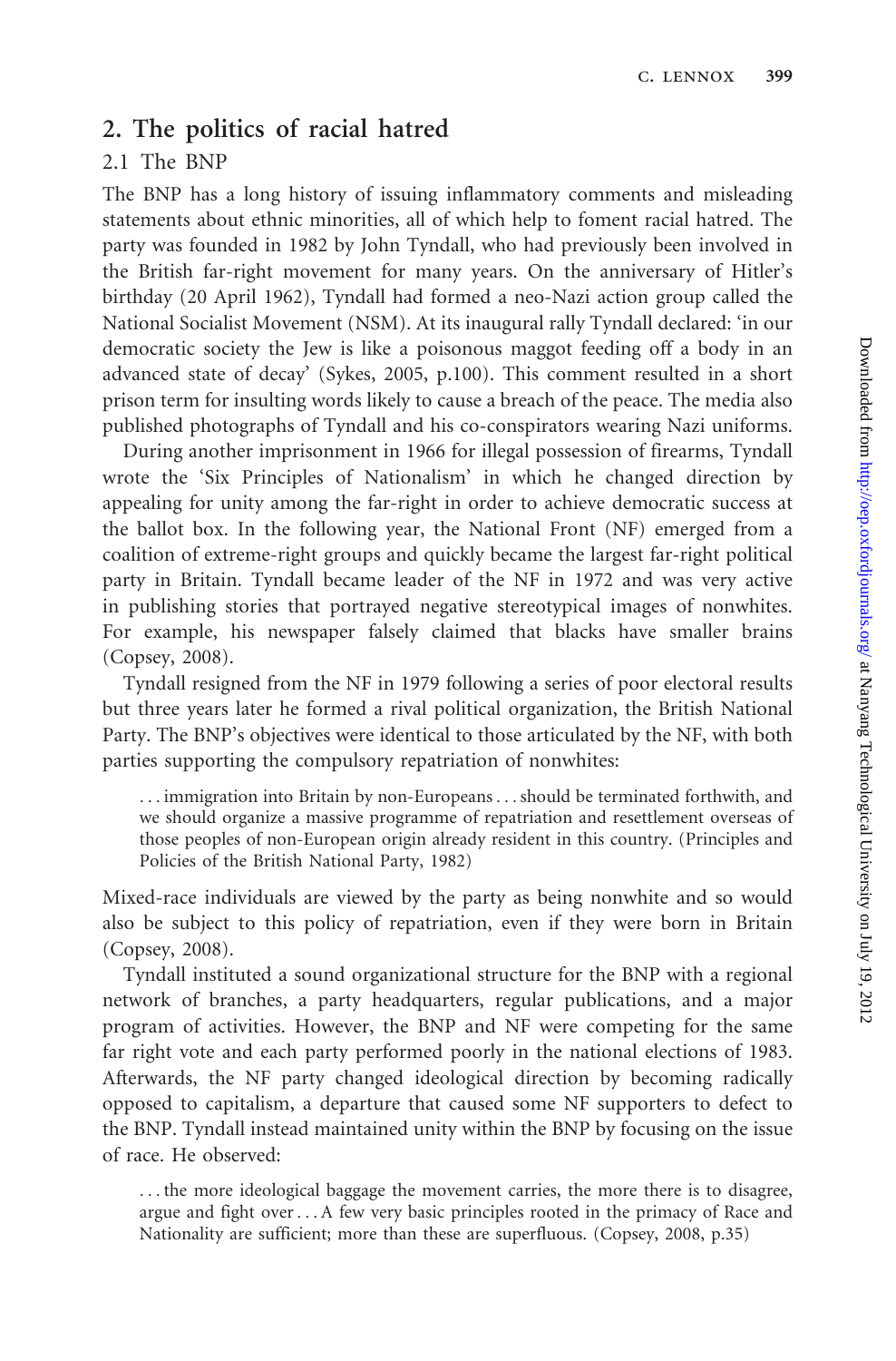With the NF in disarray, the BNP was the country's main extreme-right party by the beginning of the 1990s. To consolidate its advantage, it launched a program of national activities including provocative demonstrations in areas populated by nonwhites. These included an infamous 'Rights for Whites' campaign, which portrayed the indigenous white population as receiving less preferential treatment. The increased growth in party activities raised concerns about safety, so the BNP created an internal security group named Combat 18 (C18), with the numbers one and eight chosen to correspond with Adolf Hitler's initials  $(1 = A; 8 = H)$ . C18 was openly aggressive. For example, it declared at one meeting that a race war must be started within a short time, with the ultimate objective being to:

...ship all nonwhites back to Africa, Asia or Arabia, alive or in body bags... To execute all white race mixers... To execute all Jews who have actively helped to damage the white race and to put into camps the rest until we find a final solution for the eternal Jew ([Lowles, 2001,](#page-20-0) p.53).

A C18 magazine contained information on bomb making, together with lists of targets, and the exhortation: 'Now you have the technology, bomb the bastards' [\(Lowles, 2001](#page-20-0), p.117). Such comments were embarrassing and the party was humiliated when the media reported damaging stories about C18. C18 was disbanded in 1996, but the party had already lost a lot of public support. Following poor results in the local elections of 1999, Tyndall was replaced as leader by Nick Griffin, who launched a series of initiatives aimed at improving the morale of members and the party's public image.

While Griffin has continued to press for an immediate end to further immigration, he chose to jettison the policy of compulsory repatriation in favour of voluntary repatriation through a system of financial incentives. Any nonwhites who choose not to accept these incentives and leave the country will be regarded as permanent guests rather than citizens, and will face a continual effort to convince them to leave [\(Copsey, 2008\)](#page-20-0). Under Griffin, the party continues to publish stories that are designed to foment white anger, including alleged crimes by immigrants, positive discrimination against whites, and money that the government is supposedly wasting on overseas aid. In the party's 'Voice of Freedom' newspaper these stories are reported in a special section titled 'News to make your blood boil!'. The party's in-house magazine *Identity* performs a similar function. For example the March 2008 issue contained a story titled 'Thank Allah for Little Girls?' which claimed that gangs of Muslim men are preying on indigenous young white girls and grooming them for under-age sex.

There is a strong historical link between the BNP's presence within an area and violent racially-motivated attacks. The BNP first established its headquarters in Welling in 1991 and the following year saw cases of racist violence in the immediate locality increase by 61%, including four cases of racially-aggravated murder. Following the party's first by-election victory in Tower Hamlets, the number of reported racist incidents in the borough increased by 300% in a period of just 12 months [\(Copsey, 2008\)](#page-20-0). The BNP's 'Rights for Whites' campaign was initiated in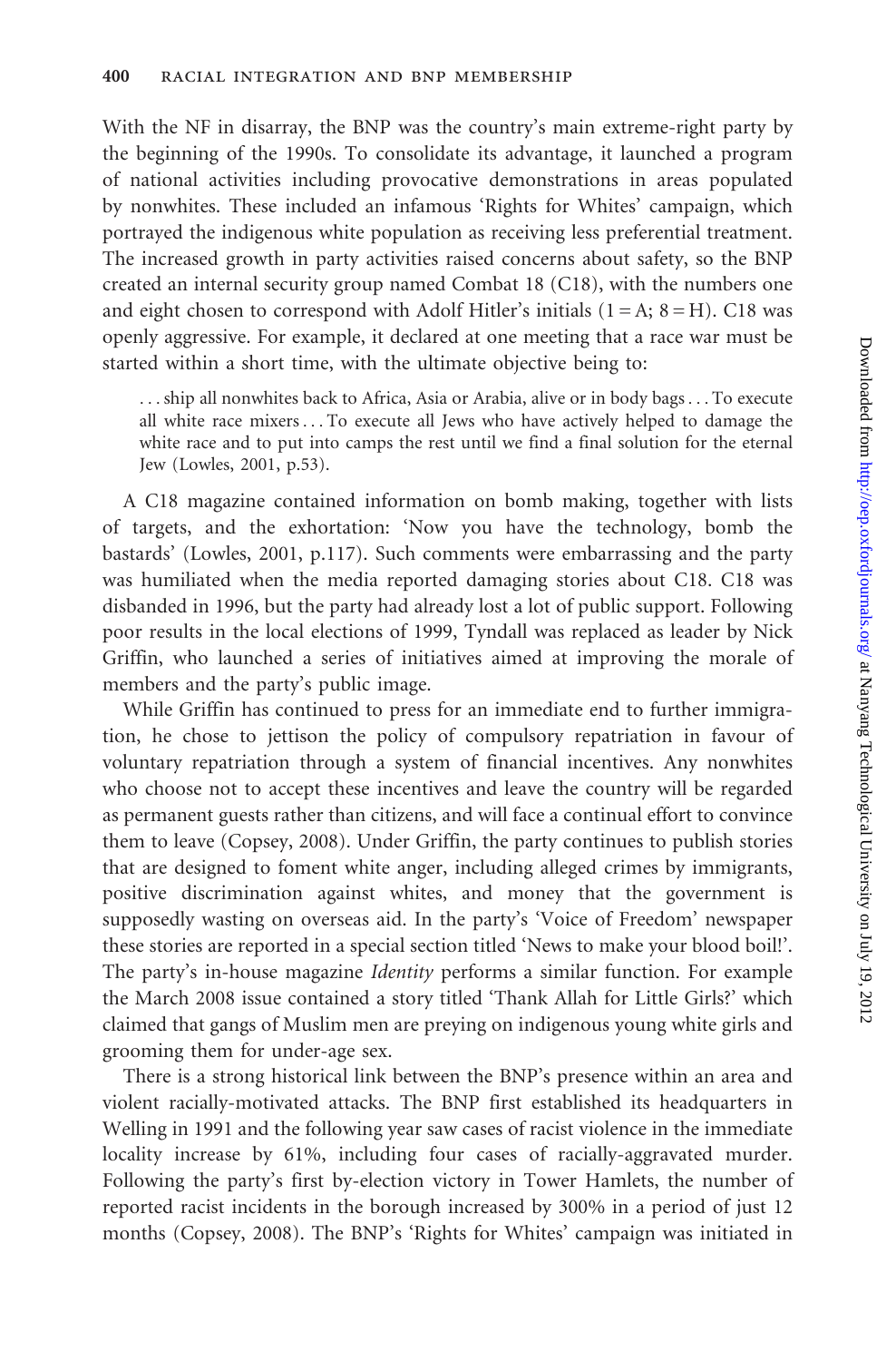the mainly nonwhite community of Tower Hamlets and coincided with attacks by known BNP members on Bangladeshi restaurants in the area.

The party's association with racial discord has continued under Griffin's leadership. When racial riots occurred in the north of England during 2001, the party's magazine Identity revealed a map with flames indicating towns where BNP-instigated rioting had already taken place and those where the party was still working on it. Information collated by the anti-fascist organization, 'Searchlight', reveals that at least 12 BNP members were convicted of race-related crimes between March 2005 and October 2008. Tony Lecomber—once described as the second most powerful man in the BNP—has five criminal convictions under the Explosives Act, and a three-year prison sentence for unlawful wounding of a Jewish school teacher who he saw trying to remove a BNP sticker at a train station [\(Copsey, 2008](#page-20-0)).

### 2.2 Empirical evidence on racial prejudice

[Firth \(1981\)](#page-20-0) is one of the first studies to test for racial discrimination using a controlled experimental approach. His research design involved submitting applications to job advertisements, with the bogus applicants representing different nationalities but having identical qualifications and work experience. [Firth](#page-20-0) [\(1981\)](#page-20-0) found evidence of significant racial discrimination in British labour markets. Another approach to testing for the presence of racial discrimination is to apply regression analysis to published data on wages (e.g., [Stewart, 1983;](#page-21-0) [Blackaby](#page-20-0) et al., 1994, [1998](#page-20-0)). The evidence reveals that nonwhites are paid approximately 10% less than whites in Britain. However, it is controversial whether this wage differential is caused by racial discrimination. An alternative explanation is that wages reflect unobserved differences in productivity between whites and nonwhites.

[Szymanski \(2000\)](#page-21-0) proposes a test for racial discrimination using data on professional soccer teams where productivity is measured through the team's on-field performance. After controlling for players' wages, he finds that teams with an above-average proportion of nonwhite players achieve greater success. His results suggest that soccer clubs with a below-average proportion of nonwhite players are willing to accept worse results in order to indulge their taste for racial discrimination.

Rather than test for the presence of racial discrimination, this study examines why whites sign up to a political party that has racially hostile views. I rely on membership data from the BNP's own national database, which was posted on the internet in November 2008 identifying the names and addresses of every member. The leak occurred despite the fact that the party had taken safeguards to conceal the identities of its members. Specifically, the national database was accessible only to high-ranking officials and local party organizers were provided with just regional lists that required password access. In an interview with the BBC, Griffin stated that he knew the identity of the person who had released the secret database, describing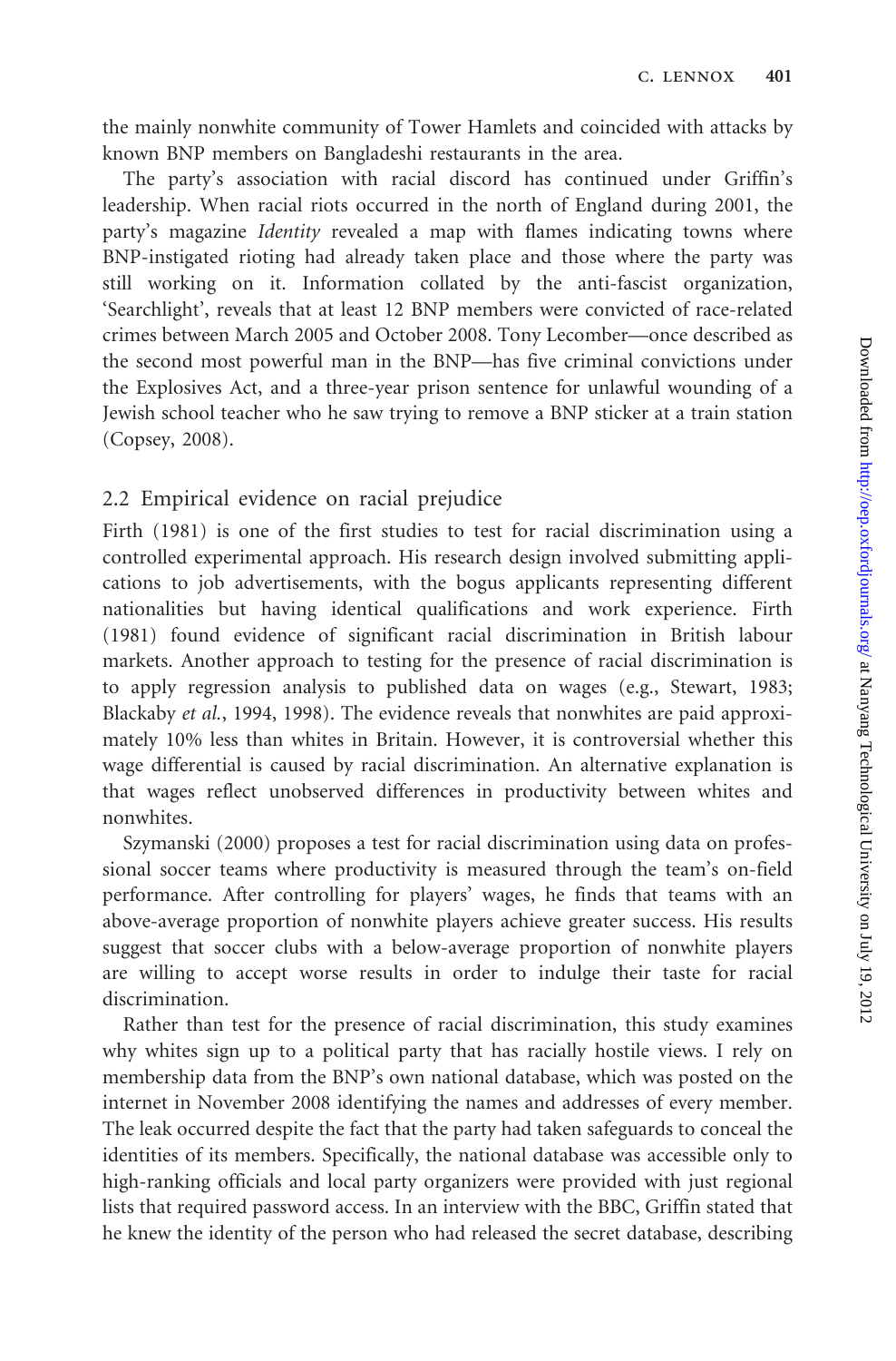him as a senior hardliner who had left in 2007 because he did not like the direction in which the party was heading. Griffin confirmed that the list was genuine and that it contained confidential membership data that had been stored at some point between November 30 and December 2 2007.

# 3. Variables description

## 3.1 The dependent variable

The BNP's constitution prohibits nonwhite people from belonging to the party so I scale the number of members by the total number of white inhabitants within a given community. The dependent variable (BNP Ratio) equals the number of BNP members per thousand white people. The party members and their addresses are identified from the leaked database. These addresses are merged with data from the Census which contains demographic variables for communities across England, Wales, and Scotland. While the BNP database provides the member's full postcode (e.g., CV3 5NE), the Census is aggregated to exclude the last two digits (e.g., CV3 5..) in order to preserve the anonymity of respondents. When merging the datasets, I sum the number of BNP members living within each abbreviated postcode (e.g., CV3 5..) and so the unit of observation in my study is the same as in the Census.

The following subsections discuss the variables that will be used to explain the rate at which white people sign up to the BNP.

## 3.2 Nonwhite population density

Racial hostility flourishes when people have no reason to disbelieve the negative rumors and stereotypes propagated by hateful politicians. When people have the means to find out the truth, they are less likely to be persuaded by the stories conveyed by extremists. Social interaction between different ethnic groups can make people better informed about each other, thereby reducing the rate at which whites sign up to the BNP.

Since the BNP recruits only white members, I focus on the interaction that whites have with nonwhites. Specifically, I use a proxy for the probability that a white person will come into contact with a nonwhite person living in the same community. This probability is an increasing function of the number of nonwhite inhabitants and a decreasing function of the geographical size of the area. I therefore measure the contact that whites have with nonwhites by calculating the number of nonwhite inhabitants per hectare (Nonwhite Density). I expect that whites are better informed and are therefore less likely to join the BNP when they live in communities that are densely populated by nonwhites, translating into a negative coefficient on the Nonwhite Density variable. To ensure that Nonwhite Density is not simply picking up an effect of crowded living conditions, I also control for Population Density which equals the total number of inhabitants per hectare.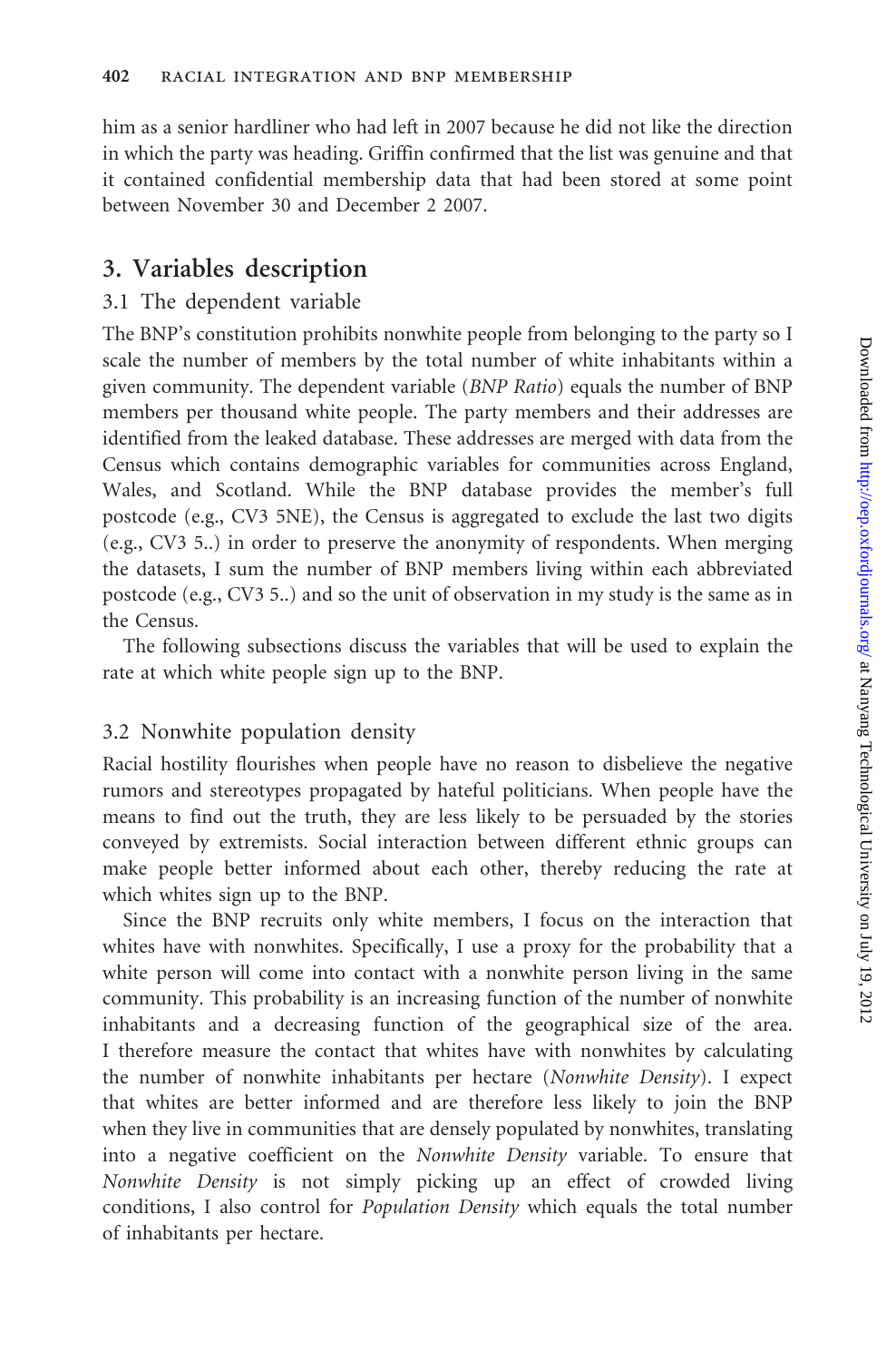#### 3.3 Nonwhite diversity

The benefits stemming from racial integration are likely to be richer if whites are exposed to multiple foreign cultures within the nonwhite population. If the nonwhite population is more homogeneous, then the whites living in that community are exposed to fewer foreign cultures and so racial misunderstandings are more likely to persist. For example, if the nonwhite population is mostly black, then the whites living there have less opportunity to mix with Asians. I expect that whites are better informed about foreigners in general if they are exposed to a more diverse set of ethnic groups. And, in this situation, I expect that whites are less likely to accept the stories that the BNP promulgates about different ethnic groups.

The Census provides a breakdown of nonwhites into five groups: (i) Mixed-race, (ii) Black, (iii) Asian, (iv) Chinese, and (v) other nonwhite. I construct a Nonwhite Diversity variable that captures the extent to which the nonwhite population is spread across these five groups. Specifically, the Nonwhite Diversity variable  $\quad$  equals—[(Mixed / Nonwhite)<sup>2</sup> + (Black / Nonwhite)<sup>2</sup> + (Asian / Nonwhite)<sup>2</sup> + (Chinese / Nonwhite)<sup>2</sup> + (Other Nonwhite / Nonwhite)<sup>2</sup>], where the numerators capture the number of nonwhites in each of the five sub-groups, while the denominator (Nonwhite) is the total number of nonwhites. This measure is simply the Herfindahl index of concentration multiplied by minus one, such that higher values of Nonwhite Diversity imply a more diverse nonwhite population. If exposure to multiple foreign cultures is associated with whites being less inclined to belong to the BNP, I expect to find a negative coefficient on Nonwhite Diversity.

#### 3.4 Mixed-race relationships

Of the five nonwhite groups, the mixed-race people are of particular interest because they provide prima facie evidence of mixing between whites and nonwhites. Such mixing is indicative of greater racial integration within the community and according to the integration hypothesis this would mean that the whites living there are less likely to belong to the BNP. To test this, I construct a variable (Mixed Ratio) that equals the number of mixed-race people divided by the total number of nonwhite people. To the extent that nonwhites are integrated into the white community through inter-racial relationships, I expect that the rate of BNP membership is lower in areas where the Mixed Ratio is high.

There is, however, an alternative explanation for a negative coefficient on the Mixed Ratio that does not rely on the idea that mixed-race relationships promote interracial harmony. There is survey evidence from the United States that whites are more hostile to blacks than to Latinos and Asian Americans [\(Link and Oldendick,](#page-20-0) [1996\)](#page-20-0), suggesting that white racial animosity could be a function of the darkness of skin colour. Since mixed-race people generally have a lighter colour than other nonwhites, this would result in a lower rate of BNP membership in areas where mixed-race people account for a high proportion of the nonwhite population. To test this alternative explanation based on skin colour, I separately examine the black group since they are darker than other nonwhite groups. The variable Black Ratio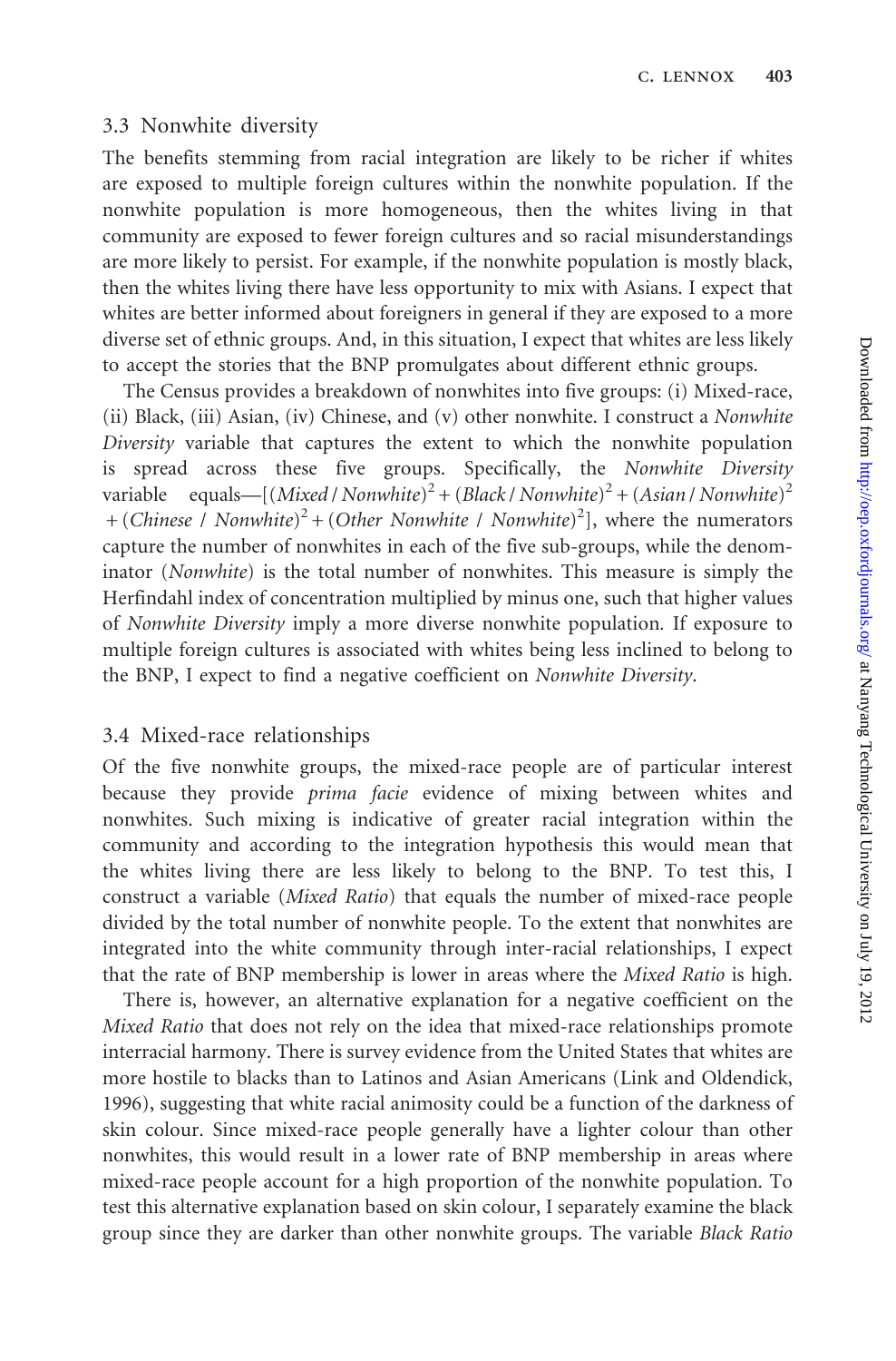equals the number of black people divided by the total number of nonwhite people. If whites are more likely to join the BNP when the nonwhites in their communities have darker skins, I expect to find a significant positive coefficient on the Black Ratio.

It is important to recognize that BNP members are unlikely to mate with nonwhites and consequently would not produce mixed-race offspring. To control for this, I use the following formula to estimate how many mixed-race people are 'missing' within the area due to the presence of BNP members:

$$
Miss = \frac{Mixed}{(White + Nonwhite - BNP \ members)} \times BNP \ members,
$$

where *Miss* is the number of missing mixed-race people, *Mixed* is the observed number of mixed-race people, *White* + *Nonwhite* is the total population, and BNP members is the number of party members. The ratio  $[Mixed/(White +$ Nonwhite - BNP members)] represents the ratio of mixed-race individuals to the population of non-BNP members. This ratio is then multiplied by the number of BNP members to calculate an estimate of how many additional mixed-race people there would be if the members' attitudes towards mating with nonwhites were the same as the attitudes of non-BNP members.

Next, I calculate an adjusted mixed-race ratio (Adj. Mixed Ratio) which is the adjusted number of mixed-race people (observed plus missing) divided by the adjusted number of nonwhites:

$$
Adj. Mixed\; Race = \frac{Mixed + Miss}{Nonwhites + Miss}.
$$

I similarly calculate an adjusted black ratio (Adj. Black Ratio) by scaling the observed number of blacks by the adjusted number of nonwhites, which includes the missing mixed-race people.

To the extent that BNP members directly contribute towards producing fewer mixed-race offspring, the coefficient on the unadjusted Mixed Ratio variable will be biased in a negative direction. That is, the Mixed Ratio coefficient will be more negative than the Adj. Mixed Ratio coefficient. In practice, however, the magnitude of the bias is likely to be extremely small because the observed number of mixed-race people is far larger than the number of BNP members (refer to [Table 2](#page-13-0)). Because there are relatively few BNP members, there are also few missing mixed-race offspring. Therefore, for all practical purposes, the results are likely to be similar whether I use the Mixed Ratio or the Adj. Mixed Ratio.

#### 3.5 Education

I test whether the BNP recruits fewer members from communities that are better educated. The Educated Ratio equals the number of adults whose highest qualification attained is at level one, divided by the total number of adults. Level one means between one and five O-level passes; or between one and five CSE/GCSE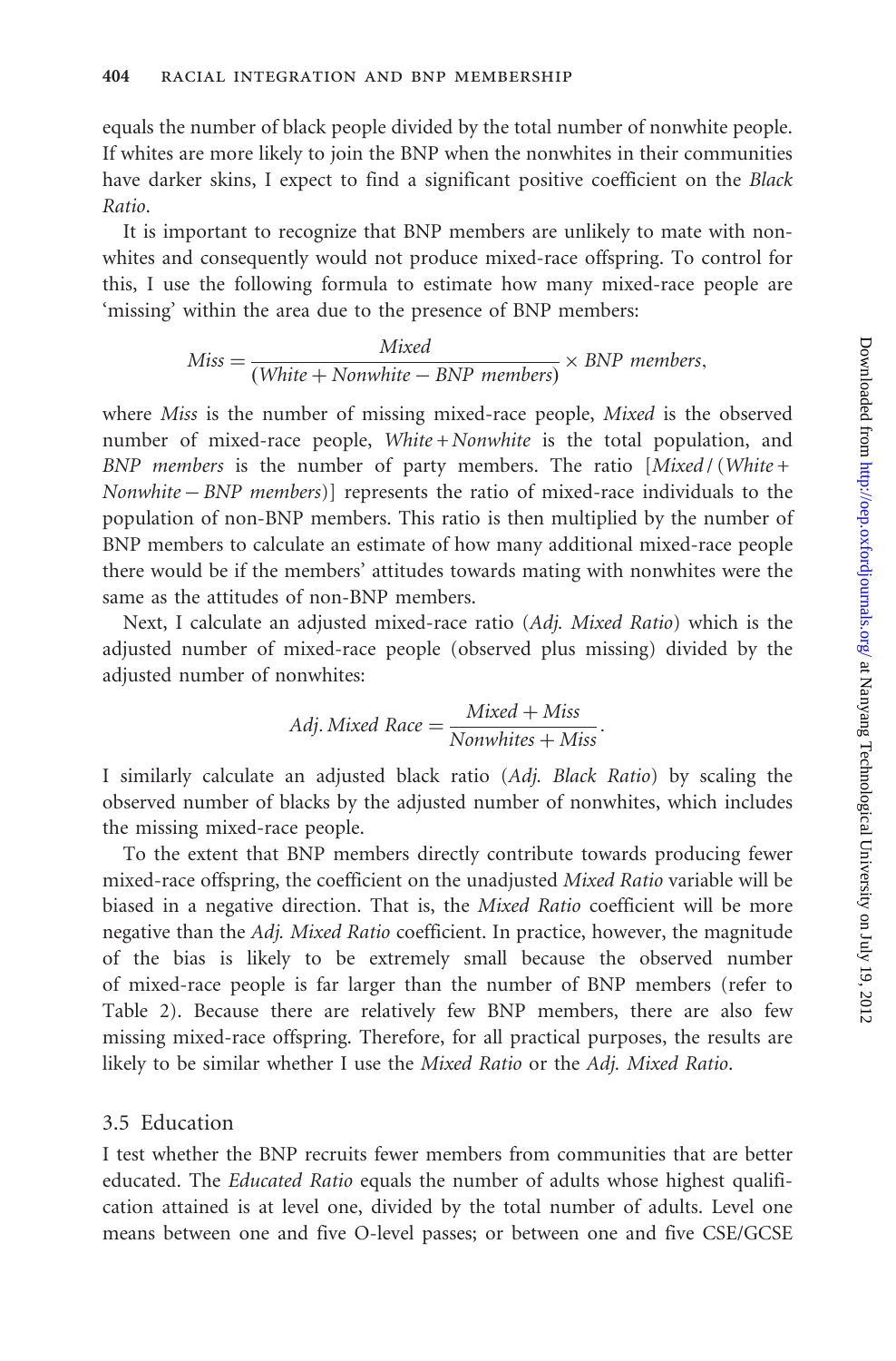passes; or NVQ level 1; or Foundation GNVQ. If education makes people better informed, then they are less likely to accept false or misleading stories conveying racial hatred. I therefore predict a negative association between the Educated Ratio and BNP membership.

#### 3.6 Economic prosperity

Some authors posit that racial animosity reflects a self-interested response to the economic threat that foreigners pose for the indigenous population (e.g., Falk *[et al.](#page-20-0)*, [2011\)](#page-20-0). Individuals with low economic status, such as the unemployed may be more racially hostile and therefore more likely to join the BNP. Likewise, people may be less prejudiced if they are sufficiently wealthy that they can afford to live in their own private homes rather than rented accommodation or public housing.

An alternative view is that people have a taste for discrimination that is rooted in ignorance rather than poverty, causing racial prejudice to occur even in situations where there is no direct economic threat ([Donohue and Levitt, 2001; Bertrand and](#page-20-0) [Mullainathan, 2004](#page-20-0); [Abrams](#page-19-0) et al., 2007; [Price and Wolfers, 2007\)](#page-21-0). The BNP leader has stated that the party's fundamental objection to nonwhites is not competition for jobs and public housing but instead 'their very presence in such numbers will inevitably transform our society, changing Britain and the British peoples into something which is not British' [\(Sykes, 2005](#page-21-0), p.136).

To determine whether party membership is associated with economic conditions, I investigate whether the areas with a strong BNP presence have high unemployment. The Unemployed Ratio variable equals the number of unemployed adults divided by the total number of adults. The BNP claims that the authorities discriminate in their housing decisions against whites, highlighting concerns that nonwhites are receiving preferential treatment and are able to jump the queue for public housing. Such stories are more likely to resonate with people who lack the wealth needed to purchase their own homes. I measure this using the Home Owner Ratio, which is the number of households living in their own private homes, divided by the total number of households.

#### 3.7 National pride

Although the BNP has become synonymous with racial intolerance it also appeals to people who have a strong sense of national pride. Such individuals might not necessarily harbour bigoted sentiments towards ethnic minorities. Nevertheless, national pride is generally rooted in ignorance about other nations and cultures. For as George Bernard Shaw has remarked: 'Patriotism is your conviction that this country is superior to all others because you were born in it'.

Britain offers a unique setting in which to test the effect of national pride because two of the constituent nations (Scotland and Wales) have nationalist parties that hold moderate views on race and immigration. Moreover, many people born in Scotland (Wales) see themselves as Scottish (Welsh) first and British second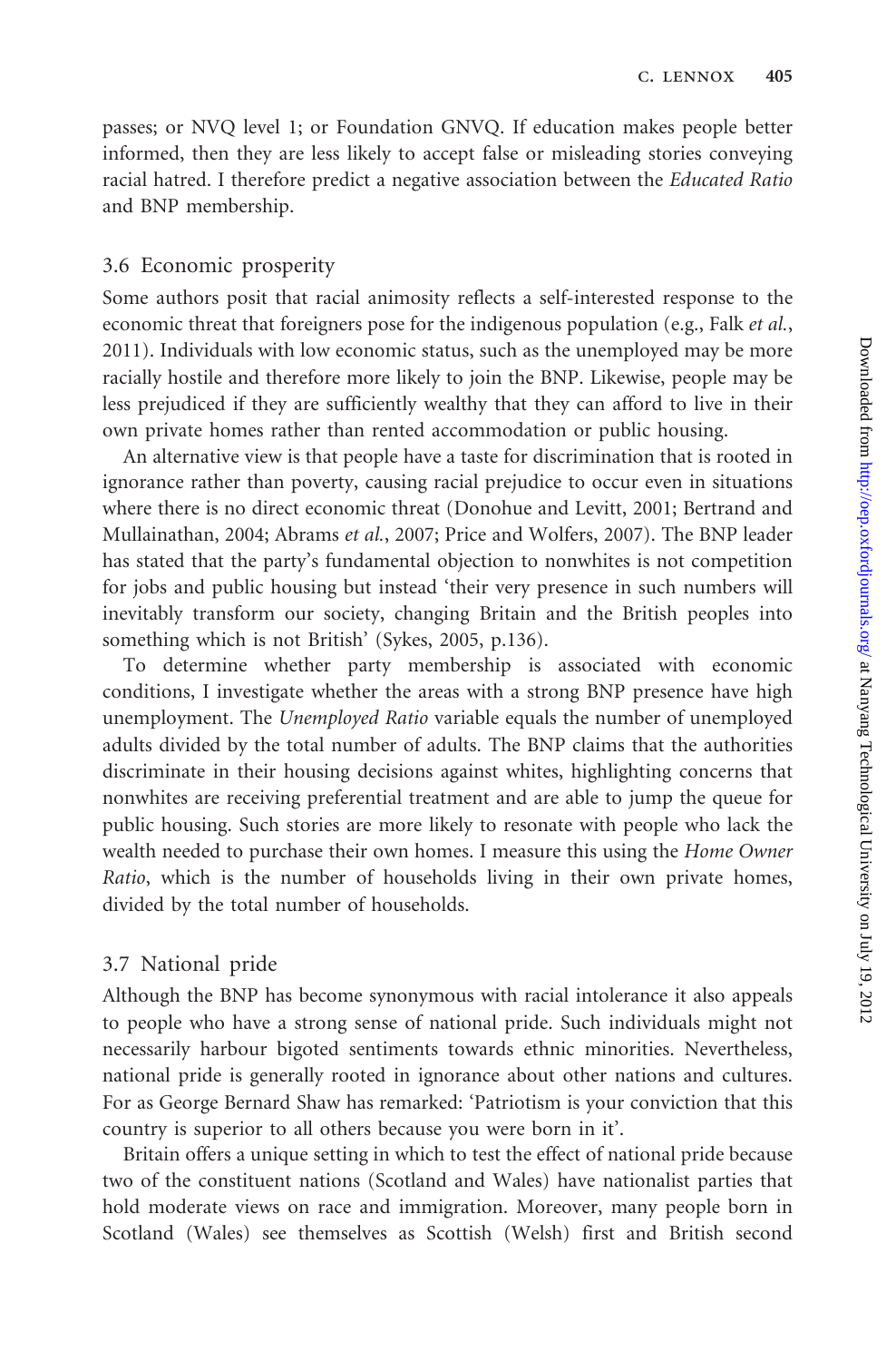whereas the English are more likely to regard themselves as British [\(Heath](#page-20-0) *et al.*, [1999\)](#page-20-0). I therefore expect that English people are more likely to join the BNP due to a sense of national pride. The Scottish and Welsh feel less British and they have the option of joining the Scottish and Welsh national parties that are not racially prejudiced. Therefore, to the extent that national pride motivates people to join the BNP, I expect that the Scottish and Welsh are less likely to join. I test this using the variable English Ratio, which equals the number of people born in England, divided by the number of people born in England, Scotland, or Wales. I expect to find a positive relation between the English Ratio and BNP membership.

#### 3.8 Religiosity

Finally, I control for the religiosity of a given community but I refrain from predicting whether religion makes people more or less racially tolerant. On the one hand, religious people may be more socially integrated into their communities due to their interactions at the local church, mosque, or synagogue. This could promote greater understanding and diffuse racial problems leading to a lower rate of BNP membership. On the other hand, religion can be divisive and a source of intolerance along racial lines. The Religious Ratio equals the number of people who state that they have a religion, divided by the total number of people.

## 4. Data description

The unit of observation corresponds to the level of reporting in the Census, which aggregates postcodes to exclude the last two digits (e.g., CV3 5..). This yields 8,601 communities covering England, Scotland, and Wales. The total number of people in the Census equals 56.6 million and there are 12,460 BNP members. Because the Census aggregates postcodes to exclude the last two digits, this is the level at which we define the neighbourhood. Each variable is measured at the neighbourhood level (e.g., CV3 5..). A complete list of the variables and their definitions is provided in [Table 1.](#page-12-0)

Panel A of [Table 2](#page-13-0) provides descriptive statistics on the numbers of BNP members and white residents within the 8,601 communities. The mean (median) number of BNP members is 1.449 (1.000) and ranges from zero at the lowest percentile to nine at the top percentile. The mean value of BNP Ratio is just 0.236, which means there are just over two BNP members per 10,000 white inhabitants in the average community. Panel B reports descriptive statistics on the ethnic composition of nonwhites. The mean (median) number of nonwhite people is 536 (126). Of these, 31.1% are mixed-race, 14.7% are black, 34.8% are Asian, 11.3% are Chinese, while 8.1% are in the 'other nonwhite' category.

[Table 3](#page-13-0) provides descriptive statistics for the independent variables. The Nonwhite Density variable measures the number of nonwhites per hectare and is a proxy for the rate at which whites come into contact with nonwhites. Its mean is 0.004 compared with a median of just 0.0003, which reflects that a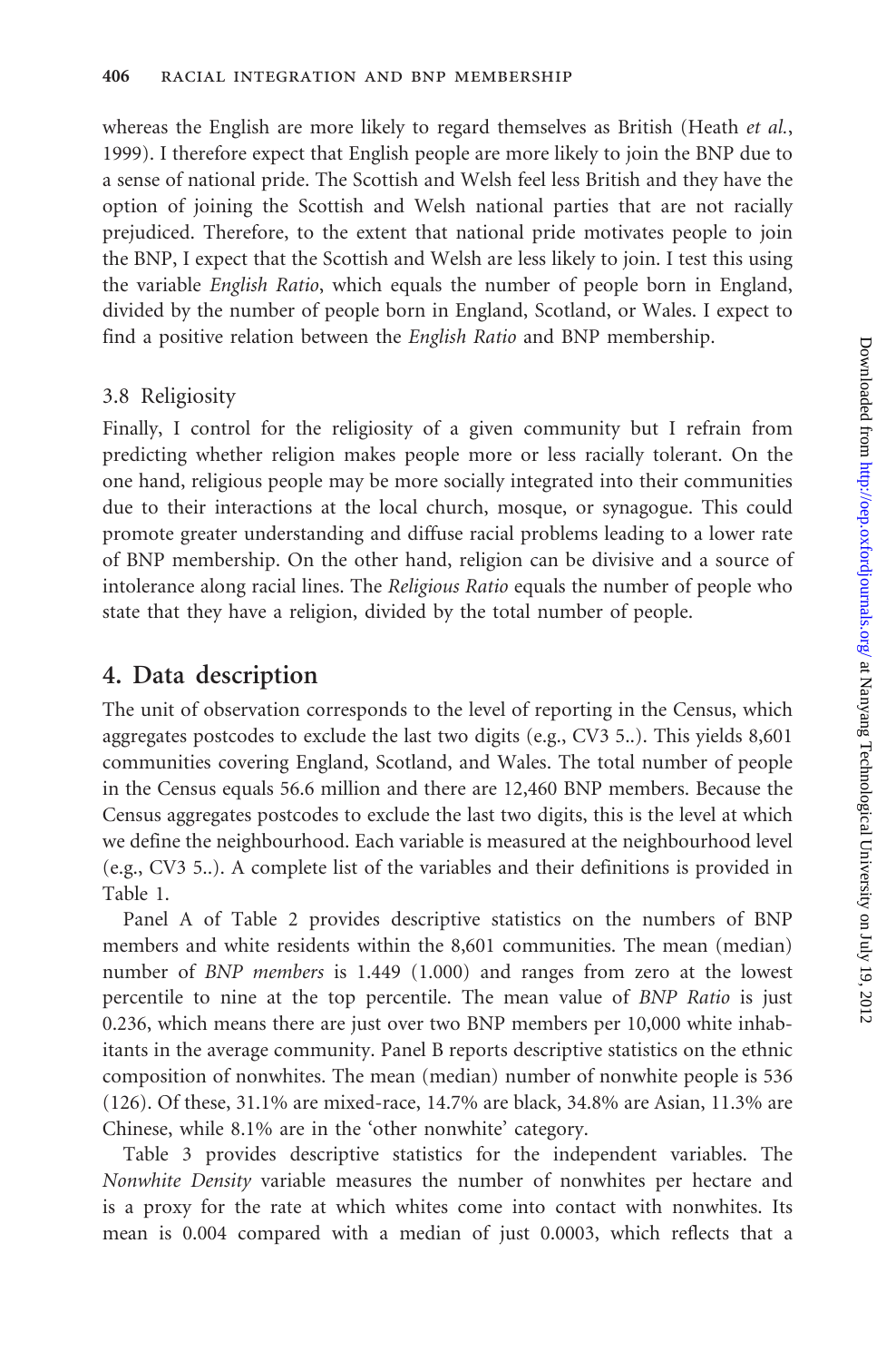| Variables          | Definitions                                                                                                                                                |
|--------------------|------------------------------------------------------------------------------------------------------------------------------------------------------------|
| <b>BNP</b> members | Number of British National Party members.                                                                                                                  |
| White $(000)$      | Number of white people (thousands).                                                                                                                        |
| BNP ratio          | BNP members divided by White (000).                                                                                                                        |
| Nonwhite           | Number of nonwhite people.                                                                                                                                 |
| Mixed              | Number of mixed-race people (white and black Caribbean, white and<br>black African, white and Asian, or other mixed parentage).                            |
| Black              | Number of black people (Caribbean, African, or other black).                                                                                               |
| Asian              | Number of Asian people (Indian, Pakistani, Bangladeshi, or other<br>non-Chinese Asian).                                                                    |
| Chinese            | Number of Chinese people.                                                                                                                                  |
| Other nonwhite     | Number of other nonwhite people.                                                                                                                           |
| Mixed ratio        | Mixed divided by nonwhite.                                                                                                                                 |
| Black ratio        | Black divided by nonwhite.                                                                                                                                 |
| Asian ratio        | Asian divided by nonwhite.                                                                                                                                 |
| Chinese ratio      | Chinese divided by nonwhite.                                                                                                                               |
| Other ratio        | Other nonwhite divided by nonwhite.                                                                                                                        |
| Nonwhite density   | Number of nonwhite people per hectare.                                                                                                                     |
| Population density | Total number of people per hectare.                                                                                                                        |
| Nonwhite diversity | $[(Mixed / Nonwhite)^2 + (Black / Nonwhite)^2 + (Asian / Nonwhite)^2 +$<br>(Chinese / Nonwhite) <sup>2</sup> + (Other Nonwhite / Nonwhite) <sup>2</sup> ]. |
| Educated ratio     | Number of adults with education level one or higher, divided by the total<br>number of adults.                                                             |
| Unemployed ratio   | Number of unemployed adults, divided by the total number of adults.                                                                                        |
| Home owner ratio   | Number of households living in their own private homes, divided by the<br>total number of households.                                                      |
| English ratio      | Number of people born in England, divided by the number of people<br>born in England, Scotland, or Wales.                                                  |
| Religious ratio    | Number of people who state that they have a religion, divided by the total<br>number of people.                                                            |

<span id="page-12-0"></span>Table 1 Variable names and definitions

Note. Each variable is measured at the neighbourhood level (e.g., CV3 5..).

relatively small number of communities are heavily populated by nonwhites. The Nonwhite Diversity variable captures the extent to which the nonwhite population is spread across different ethnic groups. The lowest value is  $-1.000$  reflecting the presence of just one ethnic group. The largest value of Nonwhite Diversity is -0.218 which indicates the presence of multiple ethnic groups that are of approximately equal size.

Mixed-race individuals comprise 31.7% of all nonwhite inhabitants, as shown by the Mixed Ratio and Adj. Mixed Ratio variables. The descriptive statistics for these variables are very similar because there are relatively few 'missing' mixed-race individuals. That is, the average community has on average 78 mixed-race inhabitants but just 1.449 BNP members (refer to [Table 2\)](#page-13-0) and so any tendency for BNP members to mate with whites rather than nonwhites has little impact on the total number of mixed race people. This in turn implies that the Mixed Ratio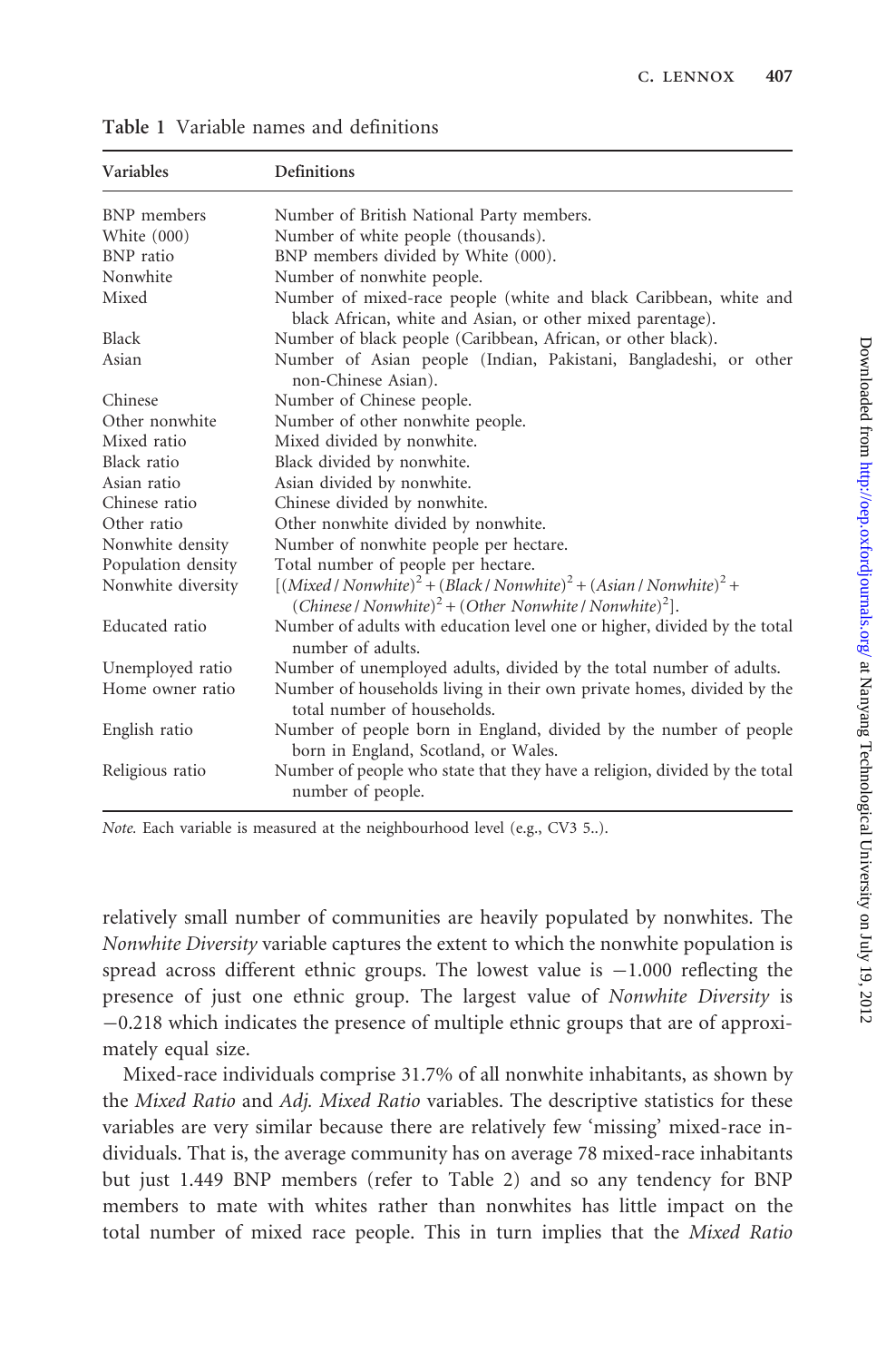|                                                         | Mean  | Median | Std dev. | $1st$ percentile | 99 <sup>th</sup> percentile |
|---------------------------------------------------------|-------|--------|----------|------------------|-----------------------------|
| Panel A: The rate of BNP membership among whites        |       |        |          |                  |                             |
| BNP members                                             | 1.449 | 1.000  | 2.011    | 0.000            | 9.000                       |
| White $(000)$                                           | 6.031 | 5.810  | 3.197    | 0.268            | 14.297                      |
| BNP ratio                                               | 0.236 | 0.139  | 0.375    | 0.000            | 1.497                       |
| Panel B: The racial profiles of the nonwhite population |       |        |          |                  |                             |
| Nonwhite                                                | 536   | 126    | 1,204    | 5                | 6,053                       |
| Mixed                                                   | 78    | 40     | 103      | $\Omega$         | 498                         |
| Mixed ratio                                             | 0.311 | 0.298  | 0.173    | 0.000            | 0.842                       |
| Black                                                   | 133   | 13     | 432      | $\Omega$         | 2,496                       |
| Black ratio                                             | 0.147 | 0.118  | 0.130    | 0.000            | 0.657                       |
| Asian                                                   | 269   | 37     | 818      | $\Omega$         | 4,145                       |
| Asian ratio                                             | 0.348 | 0.322  | 0.203    | 0.000            | 0.913                       |
| Chinese                                                 | 28    | 14     | 43       | $\Omega$         | 206                         |
| Chinese ratio                                           | 0.113 | 0.089  | 0.106    | 0.000            | 0.500                       |
| Other nonwhite                                          | 27    | 9      | 54       | $\Omega$         | 276                         |
| Other ratio                                             | 0.081 | 0.064  | 0.079    | 0.000            | 0.352                       |
|                                                         |       |        |          |                  |                             |

<span id="page-13-0"></span>Table 2 BNP membership and the racial composition of 8,601 British communities

Note. See [Table 1](#page-12-0) for variable definitions. Each variable is measured at the neighbourhood level (e.g., CV3 5..).

|                    | Mean     | Median   | Std dev. | 1 <sup>st</sup> percentile | 99 <sup>th</sup><br>percentile |
|--------------------|----------|----------|----------|----------------------------|--------------------------------|
| Nonwhite density   | 0.004    | 0.0003   | 0.010    | 0.000                      | 0.054                          |
| Population density | 0.025    | 0.016    | 0.029    | 0.000                      | 0.136                          |
| Nonwhite diversity | $-0.364$ | $-0.320$ | 0.142    | $-1.000$                   | $-0.218$                       |
| Mixed ratio        | 0.311    | 0.298    | 0.173    | 0.000                      | 0.842                          |
| Adj. mixed ratio   | 0.311    | 0.298    | 0.173    | 0.000                      | 0.842                          |
| Black ratio        | 0.147    | 0.118    | 0.130    | 0.000                      | 0.657                          |
| Adj. black ratio   | 0.142    | 0.115    | 0.132    | 0.000                      | 0.657                          |
| Educated ratio     | 0.647    | 0.649    | 0.110    | 0.388                      | 0.899                          |
| Unemployed ratio   | 0.034    | 0.029    | 0.019    | 0.012                      | 0.098                          |
| Home owner ratio   | 0.590    | 0.616    | 0.166    | 0.136                      | 0.907                          |
| English ratio      | 0.851    | 0.967    | 0.288    | 0.030                      | 0.990                          |
| Religious ratio    | 0.841    | 0.854    | 0.066    | 0.624                      | 0.949                          |

Table 3 The demographic characteristics of 8,601 British communities

Notes. Adj. Mixed Ratio = {Mixed + (Mixed x BNP Members) / (White + Nonwhite - BNP members)} / {Nonwhites + (Mixed x BNP Members) / (White + Nonwhite - BNP members)}. Adj. Black Ratio = Black / {Nonwhites + (Mixed x BNP Members) / (White + Nonwhite - BNP members)}. See [Table 1](#page-12-0) for the definitions of the other variables. Each variable is measured at the neighbourhood level (e.g., CV3 5..).

and Adj. Mixed Ratio variables are virtually identical. Likewise, the Black Ratio and Adj. Black Ratio variables are very similar to each other.

There is significant variation in the proportion of people that are educated to level one or higher (Educated Ratio), ranging from just 38.8% at the bottom percentile to 89.9% at the highest percentile. The mean (median) value of the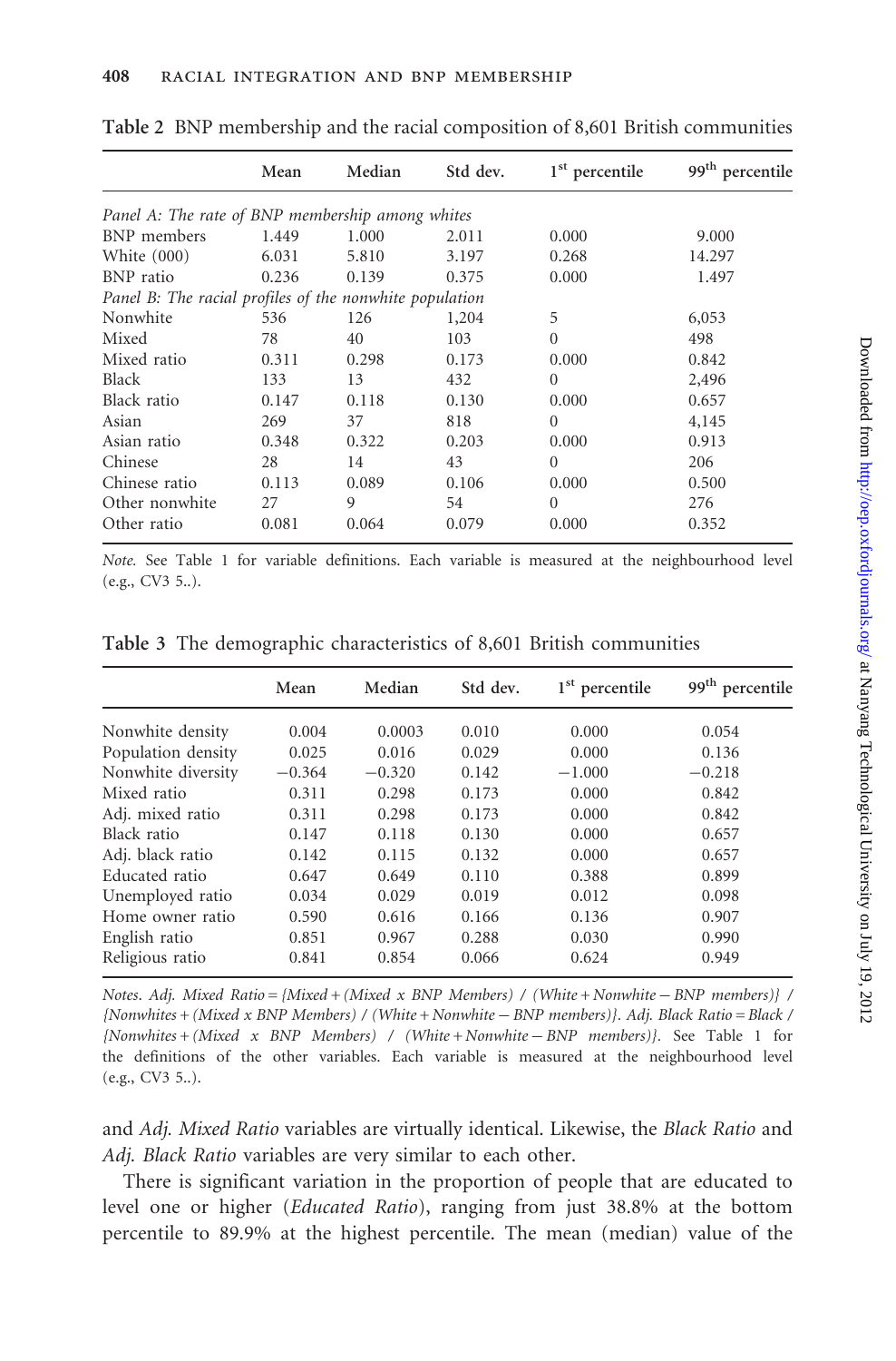|                     | Expected | Model 1  | t-stat.   | Model 2  | t-stat.   |
|---------------------|----------|----------|-----------|----------|-----------|
|                     | sign     | Coefft.  |           | Coefft.  |           |
| Nonwhite density    |          | $-2.465$ | $-3.41#$  | $-2.488$ | $-3.44#$  |
| Population density  | Ŝ        | $-0.305$ | $-1.33$   | $-0.310$ | $-1.34$   |
| Nonwhite diversity  |          | $-0.186$ | $-3.58#$  | $-0.188$ | $-3.60#$  |
| Mixed ratio         |          | $-0.157$ | $-4.16#$  |          |           |
| Adj. mixed ratio    |          |          |           | $-0.156$ | $-4.13#$  |
| Black ratio         | Ş        | 0.064    | 1.07      |          |           |
| Adj. black ratio    |          |          |           | 0.072    | 1.19      |
| Educated ratio      |          | $-0.660$ | $-10.89#$ | $-0.660$ | $-10.87#$ |
| Unemployed ratio    | $^{+}$   | $-1.038$ | $-2.08*$  | $-1.038$ | $-2.08*$  |
| Home owner ratio    |          | $-0.037$ | $-0.72$   | $-0.036$ | $-0.70$   |
| English ratio       | $^{+}$   | 0.199    | 9.19#     | 0.196    | 8.71#     |
| Religious ratio     |          | $-0.353$ | $-3.60#$  | $-0.353$ | $-3.62#$  |
| Intercept           | ś        | 0.837    | 7.70#     | 0.837    | 7.80#     |
| <b>Observations</b> |          |          | 8601      |          | 8601      |
| $R^2$               |          |          | 4.9%      |          | 4.9%      |

<span id="page-14-0"></span>Table 4 Determinants of the BNP's recruitment of white members (the dependent variable is BNP Ratio)

Notes.  $\#(^*)$  = statistically significant at the 1% (5%) level (two-tailed). Adj. Mixed Ratio =  ${Mixed + (Mixed \times BNP \; Members) / (White + Nonwhite - BNP \; members)}$  /  ${Normalive + (United \times BNP \; members)}$ Members) / (White + Nonwhite — BNP members)}. Adj. Black Ratio = Black / {Nonwhites + (Mixed  $\times$ BNP Members)/(White + Nonwhite – BNP members)}. See [Table 1](#page-12-0) for the definitions of the other variables. Each variable is measured at the neighbourhood level (e.g., CV3 5..).

Unemployed Ratio is 3.4% (2.9%) but there is considerable variation across communities, with the unemployment rate ranging from 1.2% to 9.8%. Similarly, there is substantial variation in private home ownership, which has a mean of 59.0%. The English Ratio reveals that 85.1% of British people are born in England compared with just 14.9% who are born in Scotland or Wales. Finally, most people state that they have a religion, with this variable ranging from 62.4% at the lowest percentile to 94.9% at the top percentile.

# 5. Empirical results

## 5.1 Racial integration and ethnic diversity

Table 4 presents the models that explain the rate at which whites belong to the BNP (the dependent variable is BNP Ratio). Model 1 includes the unadjusted Mixed Ratio and Black Ratio as independent variables, while model 2 uses the adjusted ratios. Predictably, the results are very similar in both models. Thus, the findings are not affected by any bias arising from the tendency of BNP members to mate with whites rather than nonwhites.

Importantly, the measures of racial integration and ethnic diversity (Nonwhite Density, Nonwhite Diversity, Mixed Ratio, and Adj. Mixed Ratio) have the predicted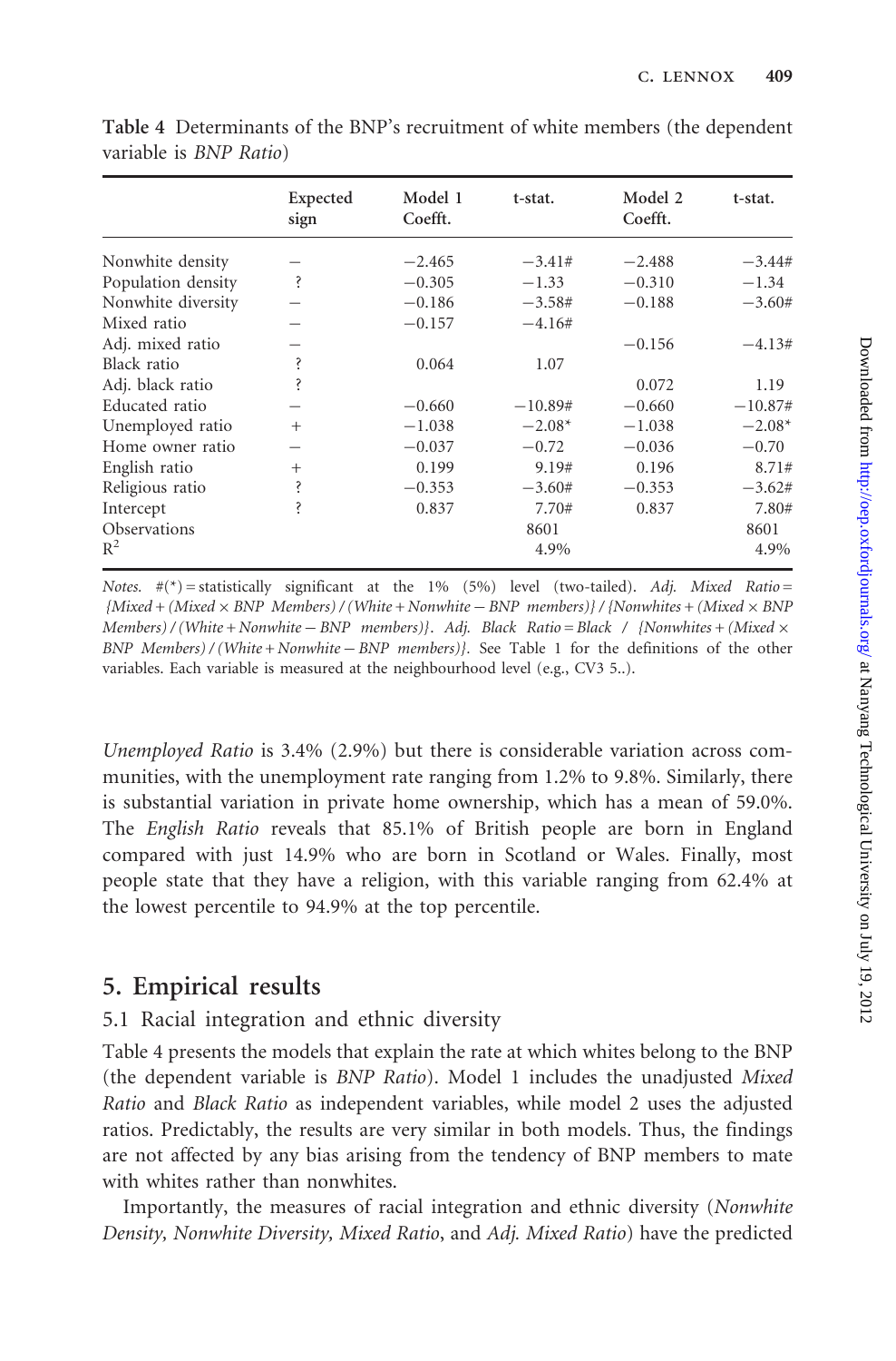negative coefficients and they are all highly significant. The negative coefficients for the Nonwhite Density variable imply that whites are more likely to sign up to the party when they live in areas that are sparsely populated by nonwhites. My interpretation of this result is that the whites living in these areas interact less frequently with nonwhites and are therefore less well informed about ethnic minorities. The coefficient on the Population Density variable is small and statistically insignificant, indicating that this result is not driven by living in a densely populated area.

Further evidence supporting the positive benefits stemming from integration is provided by the Nonwhite Diversity variable, which has statistically significant negative coefficients. This variable reveals that the BNP recruits more white members from communities where one ethnic group accounts for the majority of nonwhites. The BNP has fewer members in areas where the nonwhite population is dispersed more equally between different ethnic cultures. Again, this is consistent with whites being better informed and therefore more likely to reject the BNP's hate-creating stories when they come into contact with multiple ethnic groups. For example, stories about blacks lacking intelligence or Muslims preying on young women are less likely to be accepted when whites come into contact with both cultures rather than just one.

I also find that whites are less likely to join the BNP if their communities have a higher incidence of mixed-race relationships. Importantly, this result is not confounded by the tendency of BNP members to avoid mating with nonwhites, since the results for Mixed Ratio and Adj. Mixed Ratio are nearly identical. I conclude that whites are less likely to join the BNP if their communities have a higher incidence of mixed race relationships. This finding is consistent with the argument that racial integration reduces hatred. However, it is also consistent with the explanation that a strong BNP presence poisons relations between whites and nonwhites and therefore deters mixed-race couples from forming (or remaining in that location).

Interestingly, the finding that whites are less likely to join the BNP in areas where there are more mixed-race people does not appear to be attributable to skin colour. Blacks have the darkest skin colour but the Black Ratio and Adj. Black Ratio coefficients are statistically insignificant and they are much smaller in magnitude than the coefficients on the mixed-race variables. Taken together, the significant (insignificant) results for Adj. Mixed Ratio (Adj. Black Ratio) suggest that social mixing between whites and nonwhites, as indicated by the presence of inter-racial relationships, is associated with fewer whites choosing to belong to the BNP.

To put these findings into an economic context, I use the coefficient estimates in model 2 to estimate what the total membership of the BNP would be at different values of the racial integration variables. When making these calculations I assume that the total number of whites in the denominator of the dependent variable remains unchanged and the values of all other independent variables are held constant at their observed levels. I estimate that the total number of BNP members would drop from 12,971 to just 5,970 (i.e., a fall of 54.0%) as the value of the Nonwhite Density variable increases from its first percentile value to the top percentile.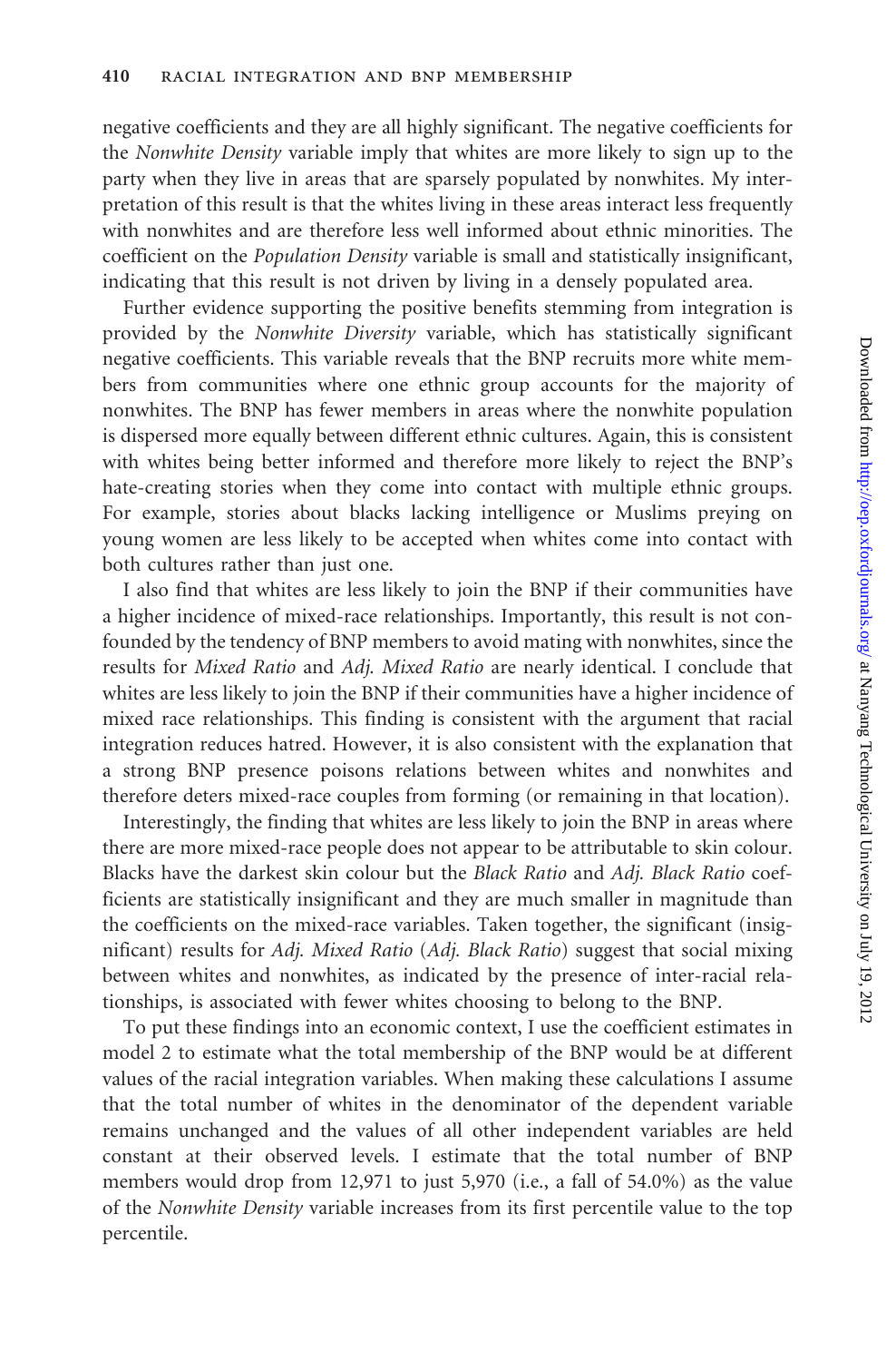I perform similar calculations for the Nonwhite Diversity and Adj. Mixed Ratio variables as they increase from their bottom percentile values to the top percentile. As the Nonwhite Diversity variable increases over this range, the total number of BNP members is predicted to fall from 18,939 to 11,320, a drop of 40.2%. Likewise, BNP membership would fall by 45.3%, from 15,036 to 8,232, as the Adj. Mixed Ratio increases from its bottom percentile value to the top percentile. Overall, these results indicate that a lack of racial integration and infrequent white contact with ethnic minorities are important in explaining why whites sign up to the BNP.

## 5.2 Education and economic prosperity

I find a strong negative association between the Educated Ratio and the rate of BNP membership. That is, the BNP has fewer white members in communities that contain more highly educated residents. This is consistent with the argument that whites are less likely to accept the party's hate-creating stories when they are better educated.

To ensure that the results for education are not spuriously capturing the effects of economic prosperity, I control for unemployment and private home ownership. Whites that have a lowly economic status are more likely to be competing with nonwhites for jobs and housing. If such competition increases white support for the BNP, I expect that the party's members would come from areas that have high unemployment and less privately-owned housing. On the contrary, the significant negative coefficients for the Unemployed Ratio imply that the BNP has fewer recruits in areas that have high unemployment. The Home Owner Ratio has the predicted negative coefficients, but they are not statistically significant.

## 5.3 National pride and religion

As predicted, the English Ratio coefficients are positive and statistically significant. This suggests that a strong sense of identification with British nationality is an important driver of support for the BNP. Overall, it appears that BNP members harbour strong feelings of national identity and they are poorly informed about other ethnic groups. The BNP also has fewer members in areas that are more religious. Interestingly, untabulated tests reveal that the type of religion matters less than the existence of religion per se. Specifically, I add to models 1 and 2 variables that measure the fraction of religious people that state they are either Christian or Muslim. These additional religion variables are statistically insignificant, whereas the Religious Ratio retains highly significant negative coefficients. Thus, the presence of religion rather than the type of religion appears to matter.

## 5.4 Self-segregation

There are potential endogeneity problems in [Table 4](#page-14-0) because racially intolerant whites are more likely to belong to the BNP and, at the same time, they may avoid living in communities that are predominantly nonwhite. This is a potential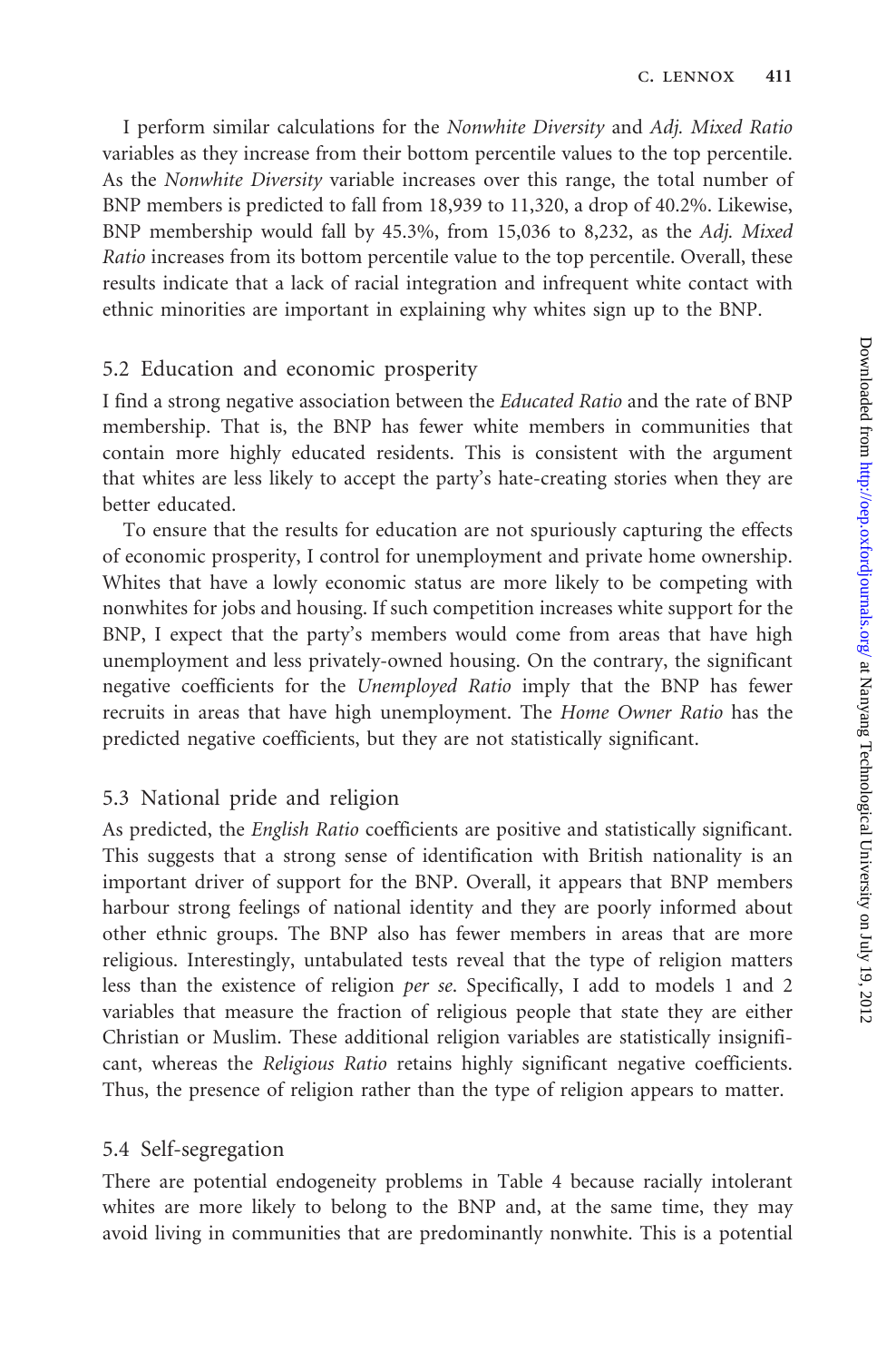problem because the whites that live in areas heavily populated by nonwhites may be more tolerant and therefore less likely to belong to the BNP. Numerous studies have shown that whites self-select to dwell among other whites and nonwhites have a similar preference for living among people that share the same ethnicity [\(Parvin,](#page-21-0) [1975;](#page-21-0) [Alesina](#page-19-0) et al., 2004; Bayer et al.[, 2007\)](#page-19-0). To the extent that such preferences are driven by racial animosity or fear, it would be expected that support for the BNP is greatest in the communities to which whites flee.

To test whether self-segregation is associated with BNP membership, I identify abnormal clusters of heavily populated white areas and I test whether such areas produce higher rates of BNP membership. Following [Blau \(1977\)](#page-20-0) and [Massey and](#page-20-0) [Denton \(1988\),](#page-20-0) I define an ethnic group as being segregated if it is unevenly distributed across adjacent neighbourhoods. Suppose that Britain is partitioned geographically into K districts and J smaller neighbourhoods (where  $J > K$ ). Then there is white segregation in neighbourhood  $j$  ( $j = 1, \ldots, J$ ) if the proportion of whites living in neighbourhood  $j$  is abnormally large relative to the proportion of whites living within the larger district  $k$  ( $k = 1, ..., K$ ). I partition Britain into districts and neighbourhoods using postcodes. For example, if the neighbourhood is represented by the abbreviated postcode CV3 5.. then the larger district is CV3. In this case, my measure of white segregation in CV3 5.. equals the ratio of whites to nonwhites in CV3 5.. minus the mean value of the same ratio in the larger district of CV3. A positive (negative) value for White Cluster would indicate that CV3 5.. is whiter (less white) than would be expected, given the racial demographics of the wider district. If self-segregation explains the geographical distribution of support for the BNP, I would expect a significant positive coefficient for the White Cluster variable.<sup>3</sup>

I add the White Cluster variable to Model 1 of [Table 5.](#page-18-0) Opposite to the positive coefficient that is predicted by the self-segregation argument, the coefficient on White Cluster is found to be negative. That is, BNP members tend to live in communities that are less white than their immediate vicinities. This finding is contrary to the argument that BNP members systematically choose to avoid living among nonwhite people.

In model 2 of [Table 5,](#page-18-0) I control for endogeneity in a community's demographic characteristics using an instrumental variable approach. Each independent variable is instrumented using its equivalent measure at the higher level of aggregation. For example, the value of Nonwhite Density in community CV3 5.. is instrumented using the value of Nonwhite Density in the larger surrounding district of CV3. As noted by [Dustmann and Preston \(2001\)](#page-20-0) this approach yields consistent estimates

<sup>..........................................................................................................................................................................</sup>

 $^3$  In an untabulated test, I construct an alternative measure of segregation using postcodes aggregated up by one level. For example, if a given neighbourhood is represented by the postcode CV3, then the alternative measure of White Cluster would equal the ratio of whites to nonwhites in CV3 minus the mean value of the same ratio in the district of CV (i.e., the entire city of Coventry). This alternative measure gives very similar results.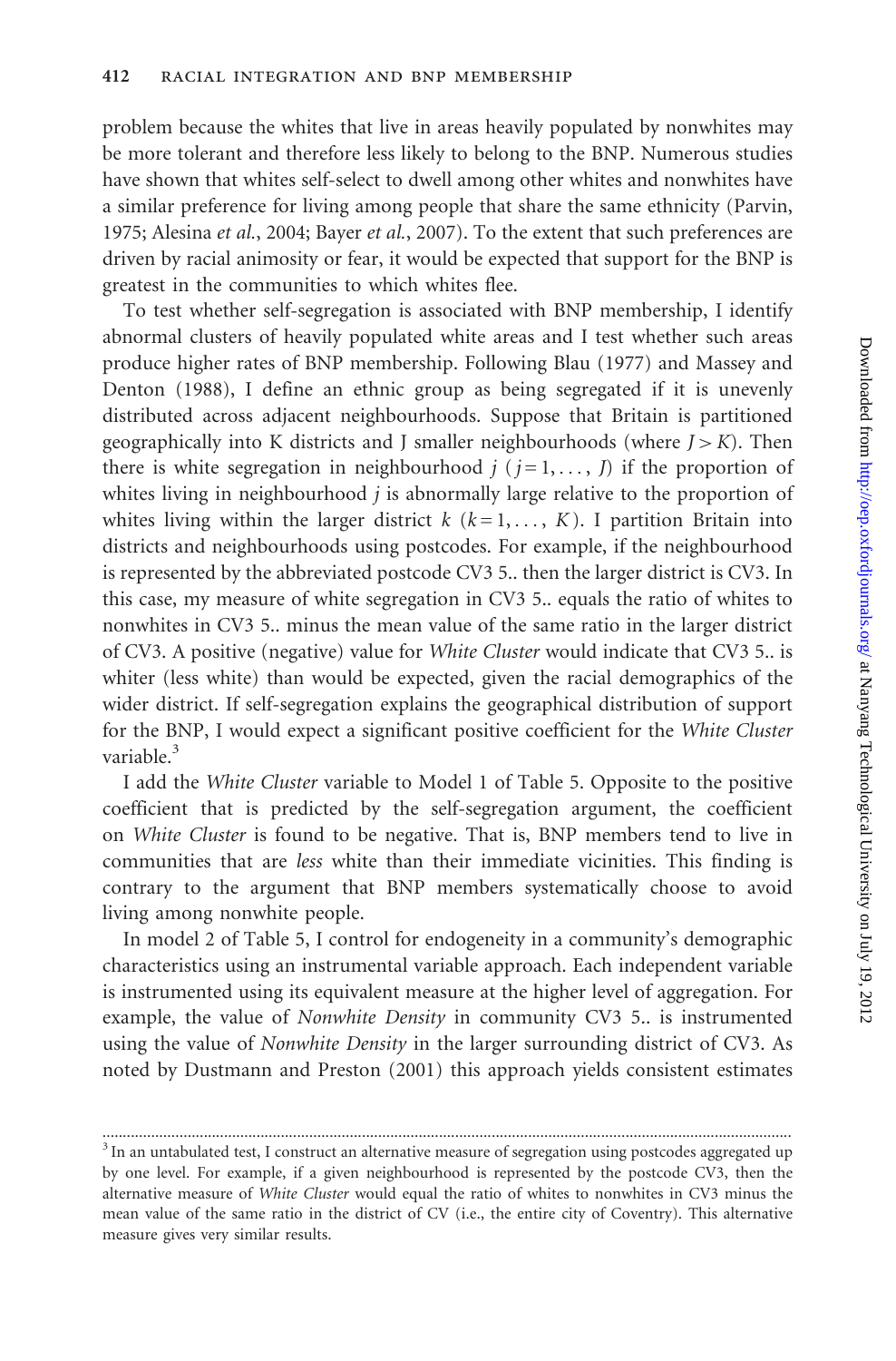|                     | Expected<br>sign | Model 1<br>Coefft. | t-stat.   |                                  | Model 2<br>Coefft. | t-stat.  |
|---------------------|------------------|--------------------|-----------|----------------------------------|--------------------|----------|
| Nonwhite density    |                  | $-2.469$           | $-3.41#$  | Nonwhite density $_{iv}$         | $-5.117$           | $-3.62#$ |
| Population density  | Ŝ                | $-0.305$           | $-1.33$   | Population density <sub>iv</sub> | $-2.789$           | $-1.66$  |
| Nonwhite diversity  |                  | $-0.189$           | $-3.55#$  | Nonwhite diversity $_{iv}$       | $-9.590$           | $-2.07*$ |
| Mixed ratio         |                  | $-0.154$           | $-3.95#$  | Mixed ratio <sub>iv</sub>        | $-0.955$           | $-7.41#$ |
| Black ratio         | Ś.               | 0.065              | 1.09      | Black ratio $_{iv}$              | 0.163              | 1.38     |
| White cluster       | $^{+}$           | $-0.000$           | $-0.53$   |                                  |                    |          |
| Educated ratio      |                  | $-0.661$           | $-10.91#$ | Educated ratio $_{iv}$           | $-7.363$           | $-5.57#$ |
| Unemployed ratio    | $^{+}$           | $-1.054$           | $-2.11*$  | Unemployed ratio <sub>iv</sub>   | $-5.244$           | $-2.37*$ |
| Home owner ratio    |                  | $-0.037$           | $-0.73$   | Home owner ratio $_{iv}$         | $-1.689$           | $-1.71$  |
| English ratio       | $^{+}$           | 0.200              | 8.95#     | English ratio $_{iv}$            | 0.892              | 5.76#    |
| Religious ratio     | ś                | $-0.351$           | $-3.56#$  | Religious ratio <sub>iv</sub>    | 26.756             | 4.47#    |
| Intercept           | S                | 0.836              | 7.68#     | Intercept                        | $-20.225$          | $-5.19#$ |
| <b>Observations</b> |                  |                    | 8601      |                                  |                    | 8601     |
| $R^2$               |                  |                    | 4.9%      |                                  |                    | 3.2%     |

<span id="page-18-0"></span>Table 5 Endogeneity between a community's BNP membership and its demographic characteristics

Notes. #,  $(*)$  = statistically significant at the 1% (5%) level (two-tailed). In model 1, I test for endogeneity using the White Cluster variable, where White Cluster equals the White Ratio in a given area (i.e., White divided by Nonwhite) minus the mean value of White Ratio in areas adjacent to and including that area. For example, the value of White Cluster in community CV3 5.. is equal to the proportion of whites living in that neighbourhood divided by the proportion of whites in the larger district of CV3. In model 2, I control for endogeneity using an instrumental variable approach. Each independent variable is instrumented using its equivalent measure at the higher level of aggregation. For example, the value of Nonwhite Density in community CV3 5.. is instrumented using the value of Nonwhite Density in the larger district of CV3. iv, Instrument Variable.

under the assumption that individuals are free to choose their neighbourhood (e.g., CV3 5..) but are unable to move outside of the larger district (e.g., CV3).

Table 5 shows that the coefficient signs and significance levels are similar in models 1 and 2 except that the *Religious Ratio<sub>IV</sub>* variable loads positively in the IV model whereas Religious Ratio loads negatively in the OLS model. Although my main inferences are similar, there is high multicollinearity using the IV approach. The variance-inflation-factors (VIFs) range from 3.60 to 92.30 in Model 2 whereas they range from 1.13 to 3.08 in Model 1. Because most of the instruments in Model 2 have high VIFs, the results of the IV regression should be viewed with caution.

# 6. Discussion and policy implications

Exploiting the publication on the internet of the BNP's national database, this study has provided unique insights into the types of communities that produce strong support for the party. I have found that whites belong to the BNP when they lack regular contact with nonwhites or their contact is limited to one specific ethnic group. In addition, areas with high numbers of mixed-race inhabitants, whose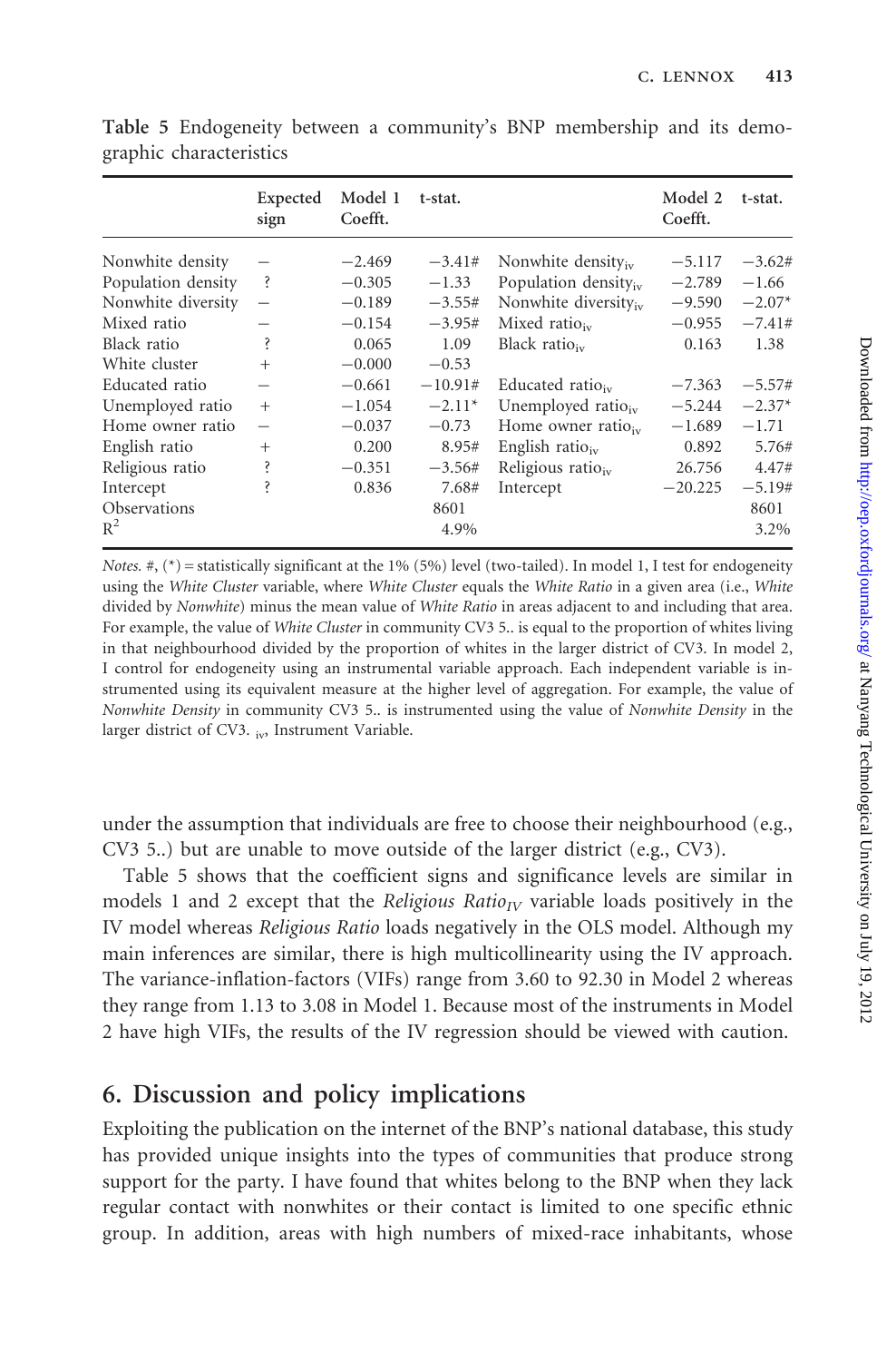<span id="page-19-0"></span>presence is an indicator of sexual relations between white and nonwhite couples, have abnormally low rates of BNP membership. Collectively, these results support the argument that whites are less likely to accept the BNP's hate-creating stories when they are better informed about ethnic out-groups.

Additional findings lend further credence to the argument that BNP support is founded on ignorance. The party's membership is drawn mainly from areas in which people are poorly educated, and this finding is not attributable to the economic conditions in which these people live. Moreover, a strong sense of national pride is important in explaining why whites belong to the BNP. To the extent that nationalism is attributable to ignorance about non-native cultures, the results strongly suggest that many people join the party because they are badly informed about foreigners.

Overall, the evidence of this study suggests that policies favouring the formation of racially integrated neighbourhoods would make it harder for right-wing political parties like the BNP to garner support from the white population. This finding is interesting because prior studies find that nonwhites are less likely to be assimilated into the white population when they live in racially mixed neighbourhoods. For example, Bisin et al. [\(2010\)](#page-20-0) argue that racial mixing triggers more intense ethnic identities as minorities seek to preserve their distinct cultures. They conclude that integration policies may have perverse effects with ethnic minorities preferring to distance themselves from the larger white population. While this may be true of minority out-groups, the results of this study suggest that the opposite is true for the dominant in-group. In other words, whites appear to be more tolerant of ethnic minorities when they experience greater exposure to nonwhites.

## Acknowledgements

I thank Rafael di Tella, Gilles Hilary, Asad Kausar, and Jonathan Thomas for their insightful comments on an earlier version of this paper. Any remaining errors are my own.

## References

Abrams, D., Bertrand, M., and Mullainathan, S. (2007) Do judges vary in their treatment of race? Working paper, University of Chicago, Chicago, IL.

Adams, J., Clark, M., Ezrow, L., and Glasgow, G. (2006) Mainstream parties? The causes and the electoral consequences of Western European parties' policy shifts, 1976–1998, American Journal of Political Science, 50, 513–29.

Alesina, A. and La Ferrara, E. (2000) Participation in heterogeneous communities, Quarterly Journal of Economics, 115, 847–904.

Alesina, A., Baqir, R., and Hoxby, C. (2004) Political jurisdictions in heterogeneous communities, Journal of Political Economy, 112, 348–96.

Bayer, P., Ferreira, F., and McMillan, R. (2007) A unified framework for measuring preferences for schools and neighborhoods, Journal of Political Economy, 115, 588–638.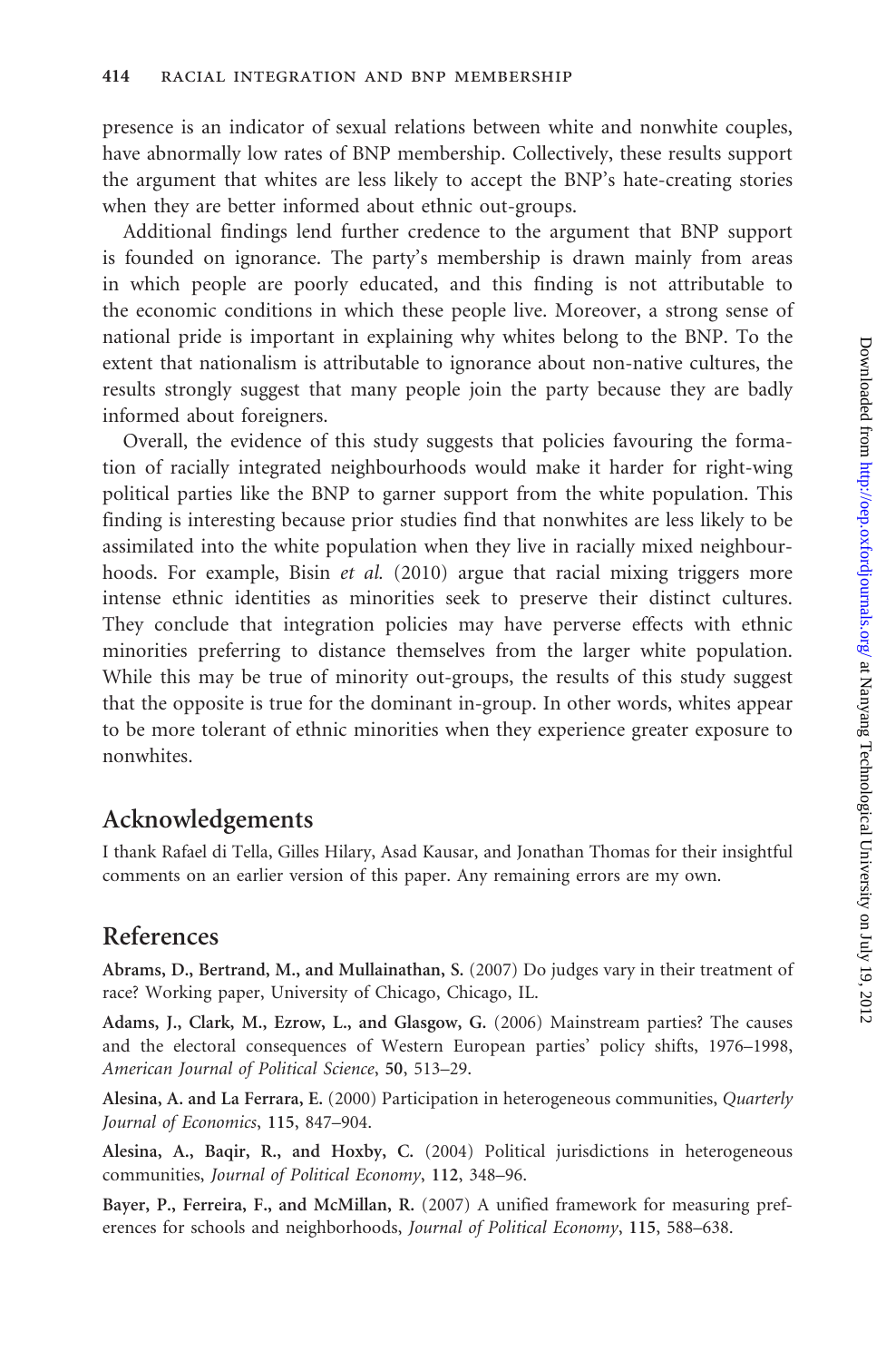<span id="page-20-0"></span>Bertrand, M. and Mullainathan, S. (2004) Are Emily and Greg more employable than Lakisha and Jamal? American Economic Review, 94, 991–1013.

Bisin, A., Patacchini, E., Verdier, T., and Zenou, Y. (2010) Bend it like Beckham: ethnic identity and integration, Working paper, New York University, New York.

Blackaby, D., Leslie, D., Murphy, P., and O'Leary, N. (1994) Black-white male earnings and employment prospects in the 1970s and 1980s: evidence for Britain, Economics Letters, 46, 273–79.

Blackaby, D., Leslie, D., Murphy, P., and O'Leary, N. (1998) The ethnic wage gap and employment differentials in the 1990s: evidence for Britain, Economics Letters, 58, 97–103.

Blau, P. (1977) Inequality and Heterogeneity: A Primitive Theory of Social Structure, Free Press, New York.

Copsey, N. (2008) Contemporary British Fascism: The British National Party and the Quest for Legitimacy, Palgrave Macmillan, New York.

Donohue, J. and Levitt, S. (2001) The impact of race on policing and arrests, Journal of Law and Economics, 44, 364–94.

Dustmann, C. and Preston, I. (2001) Attitudes to ethnic minorities, ethnic context and location decisions, Economic Journal, 111, 353–73.

Falk, A., Kuhn, A., and Zweimüller, J. (2011) Unemployment and right-wing extremist crime, Scandinavian Journal of Economics, 113, 260–85.

Firth, M. (1981) Racial discrimination in the British labor market, *Industrial and Labor* Relations Review, 34, 265–72.

Fossett, M. and Kiecolt, K. (1989) The relative size of minority populations and white racial attitudes, Social Science Quarterly, 70, 820–35.

Giles, M. and Evans, A. (1986) The power approach to intergroup hostility, Journal of Conflict Resolution, 30, 469–85.

Glaeser, E. (2005) The political economy of hatred, *Quarterly Journal of Economics*, 120, 45–86.

Glaeser, E., Laibson, D., Scheinkman, J., and Soutter, C. (2000) Measuring trust, Quarterly Journal of Economics, 115, 811–46.

Glaser, J. (1994) Back to the black belt: racial environment and white racial attitudes in the south, Journal of Politics, 56, 21–41.

Heath, A., Taylor, B., Brook, L., and Park, A. (1999) British national sentiment, British Journal of Political Science, 29, 155–75.

Kitschelt, H. (1994) The Transformation of European Social Democracy, Cambridge University Press, New York, NY.

Link, M. and Oldendick, R. (1996) Social construction and white attitudes toward equal opportunity and multiculturalism, Journal of Politics, 58, 149–68.

Lowles, N. (2001) White Riot, Milo Books, Preston.

Massey, D. and Denton, N. (1988) The dimensions of residential segregation, Social Forces, 67, 281–315.

Mayer, N. and Perrineau, P. (1992) Why do they vote for Le Pen? European Journal of Political Research, 22, 123–41.